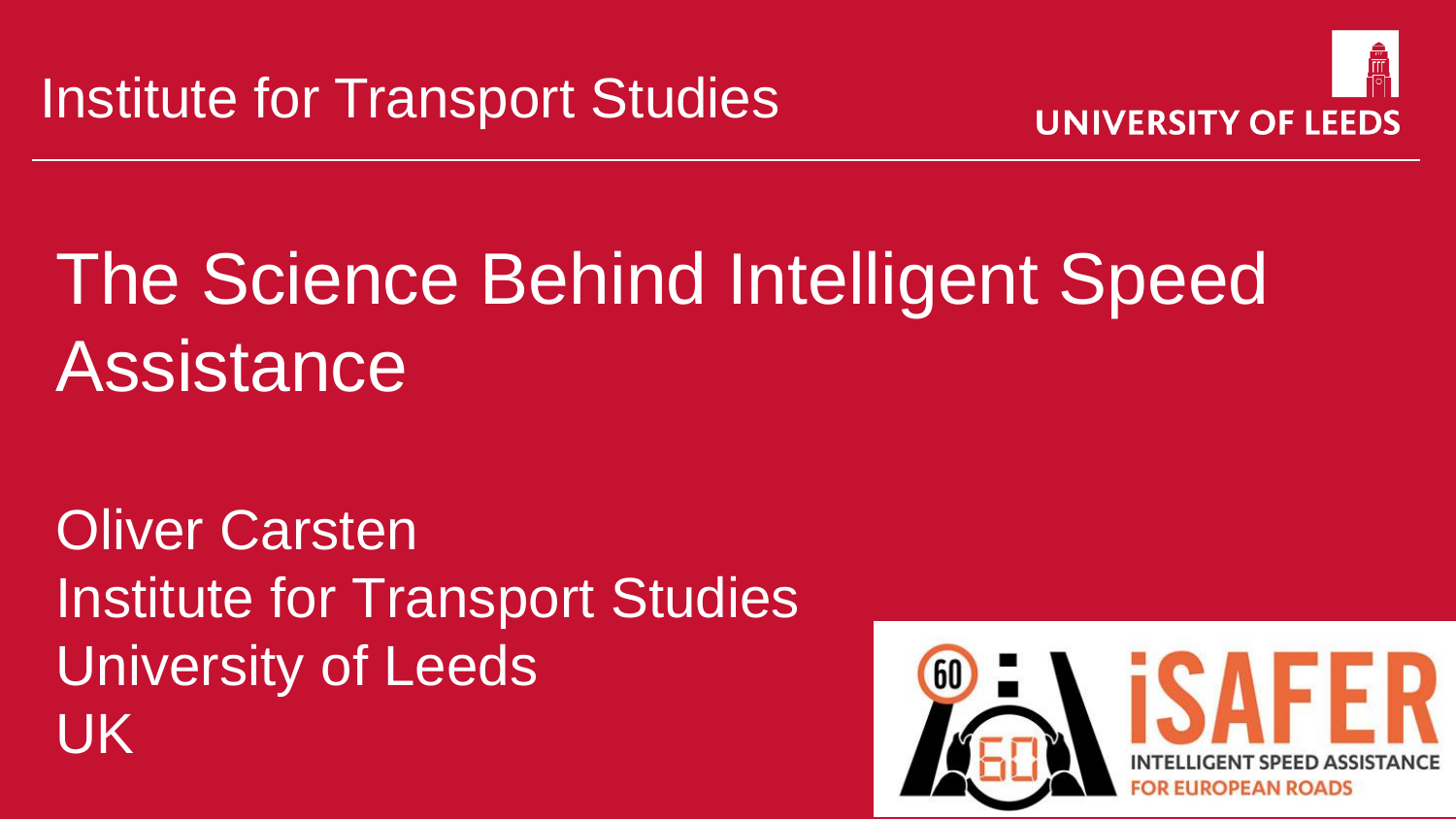

#### Speed and crash risk

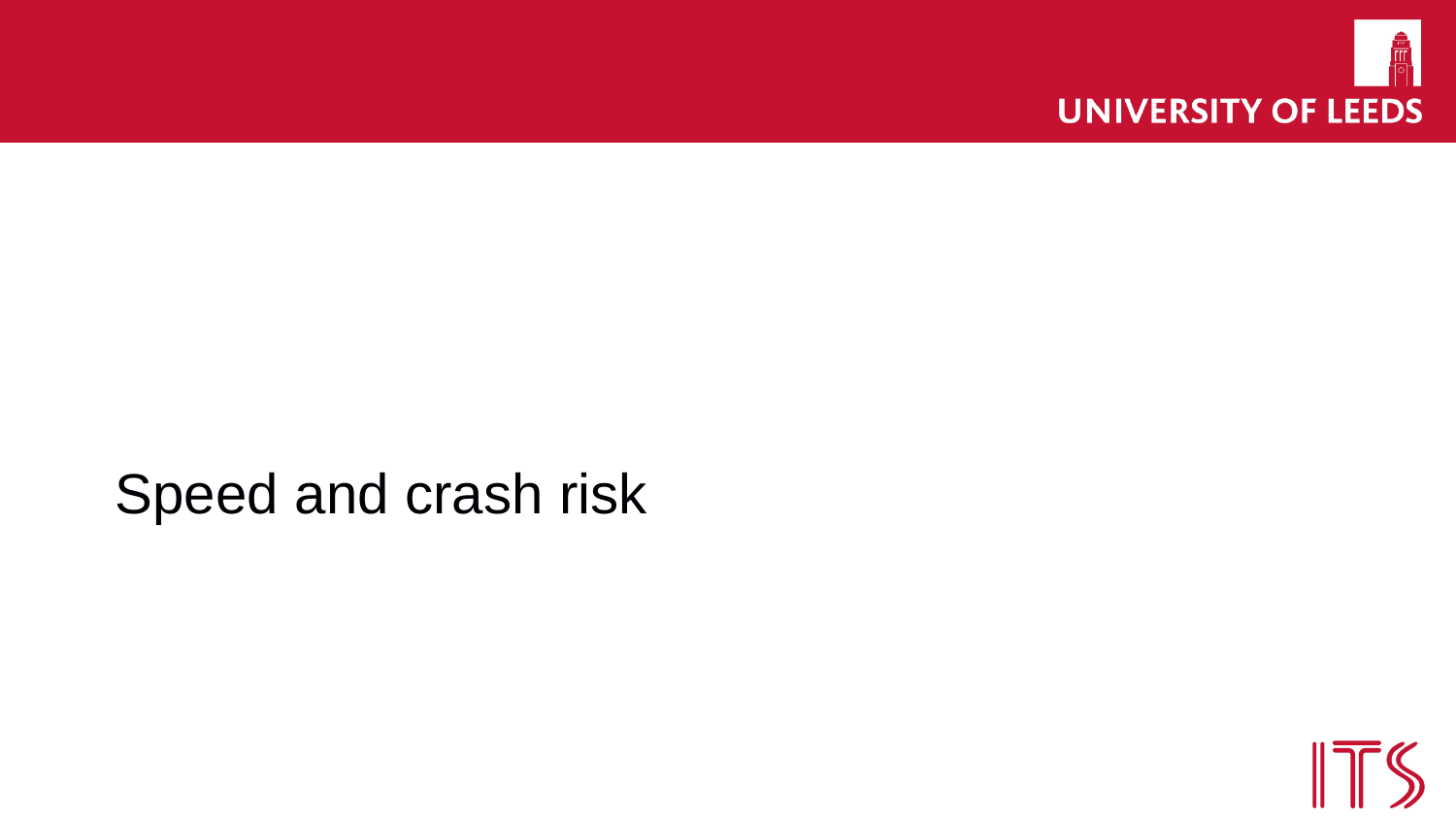



"Speed remains a very important risk factor. It has a greater effect on the number of accidents and injury severity than almost all other known risk factors."

Rune Elvik, *The Power Model of the relationship between speed and road safety: Update and new analyses* (2009)

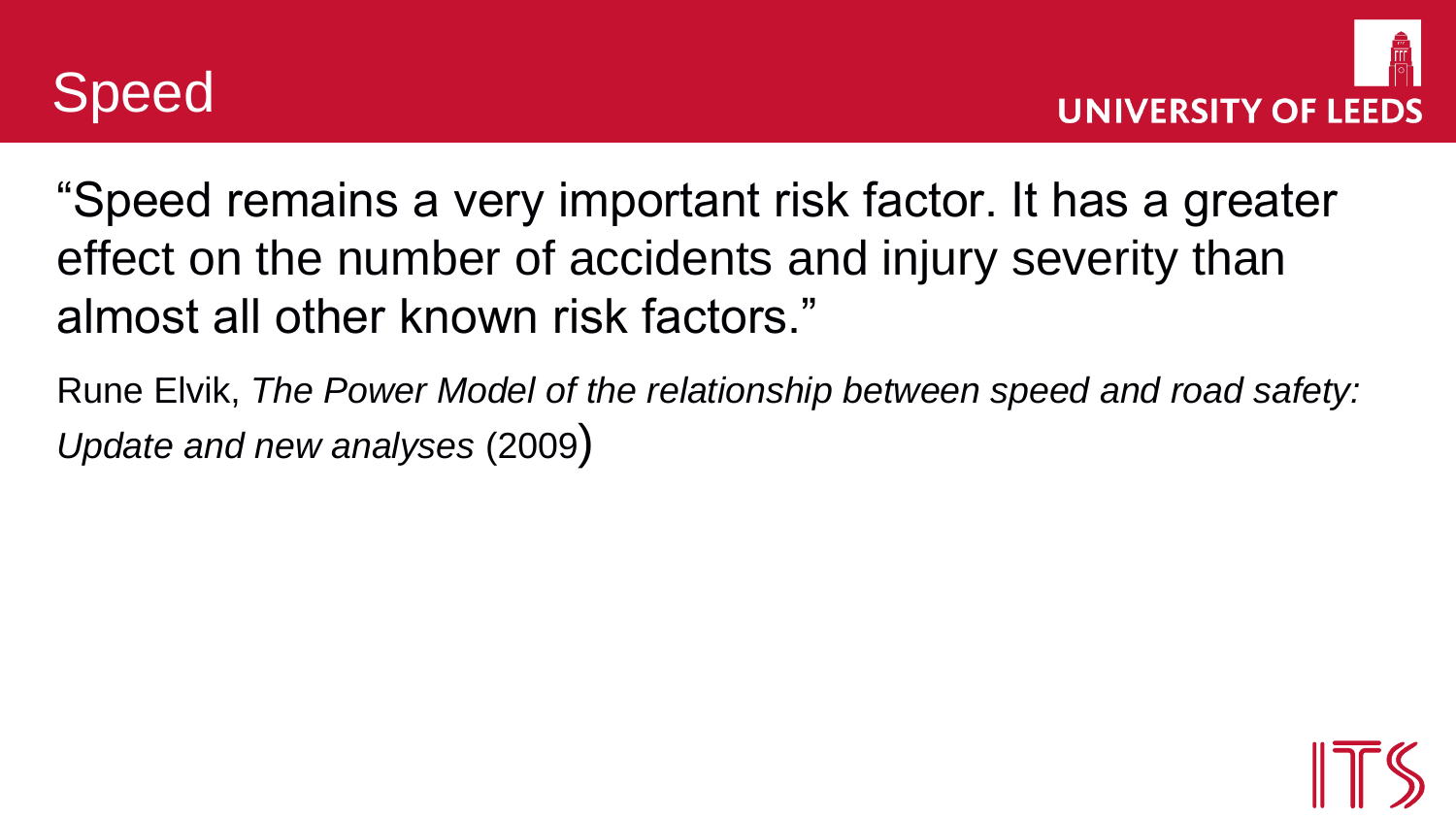#### We know a lot about speed and risk

# **UNIVERSITY OF LEEDS**

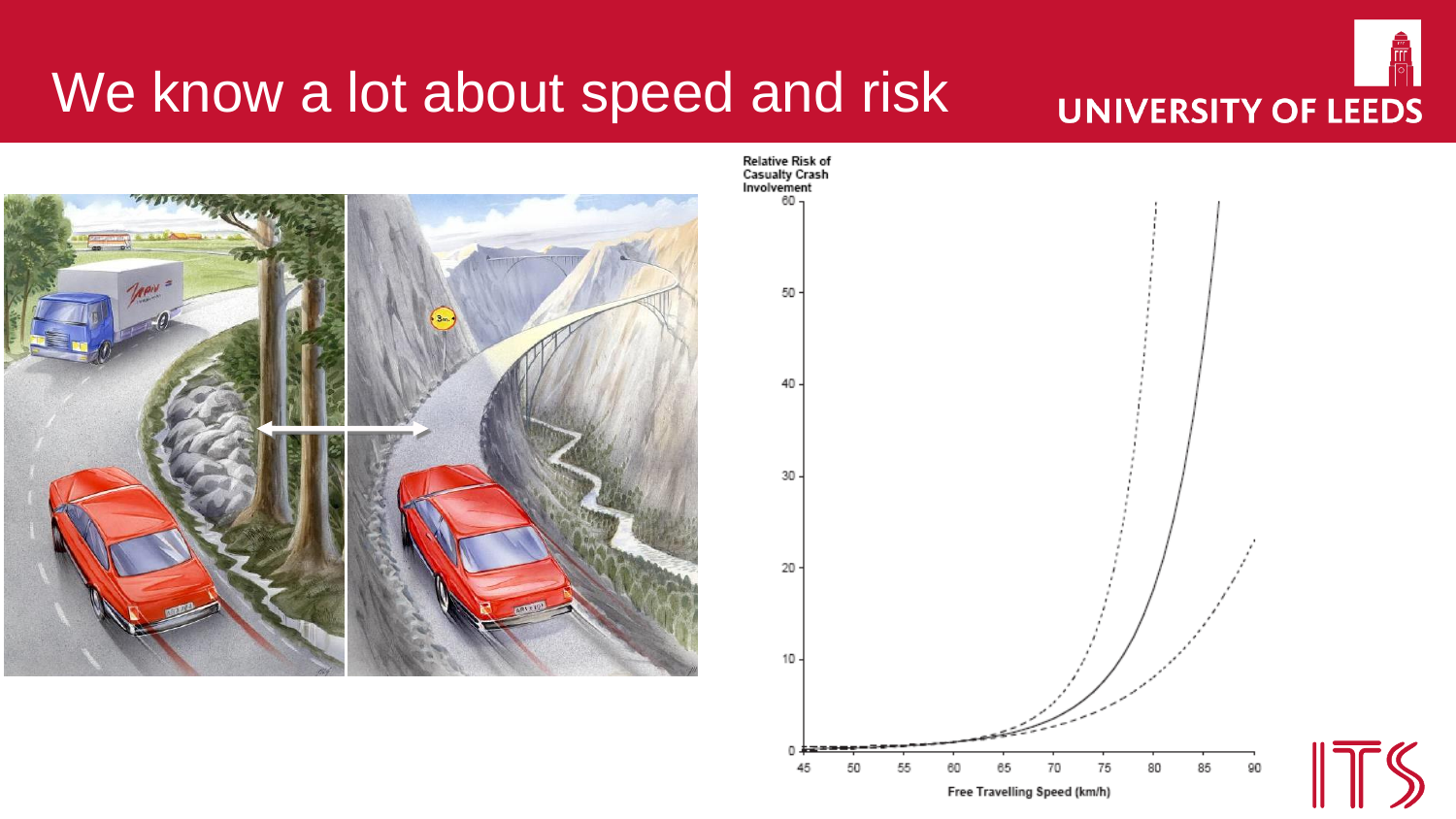## Severity: the power model



Andersson and Nilsson,1997; Nilsson, 2004; Elvik et al., 2004; Elvik, 2009:

- Injury accidents go up approximately with the proportionate change in speed squared for a length of road
- Serious injury accidents with speed cubed
- Fatal accidents with speed to the fourth power



*Source: Nilsson, 2004*

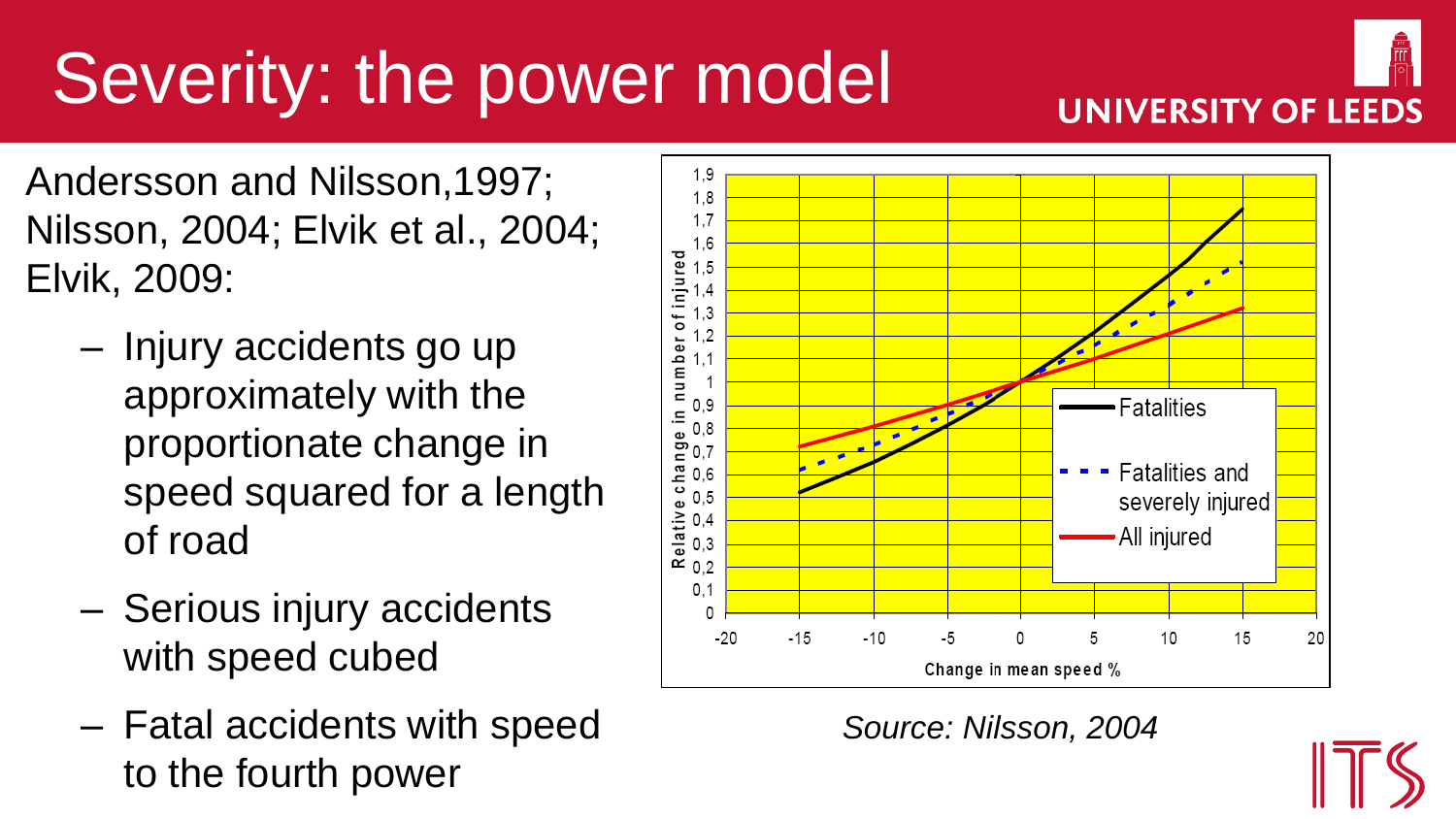## Collision speed and the risk of car driver death in frontal collisions







#### Source: UK DfT, 2010 (dashed lines show 95% confidence interval)

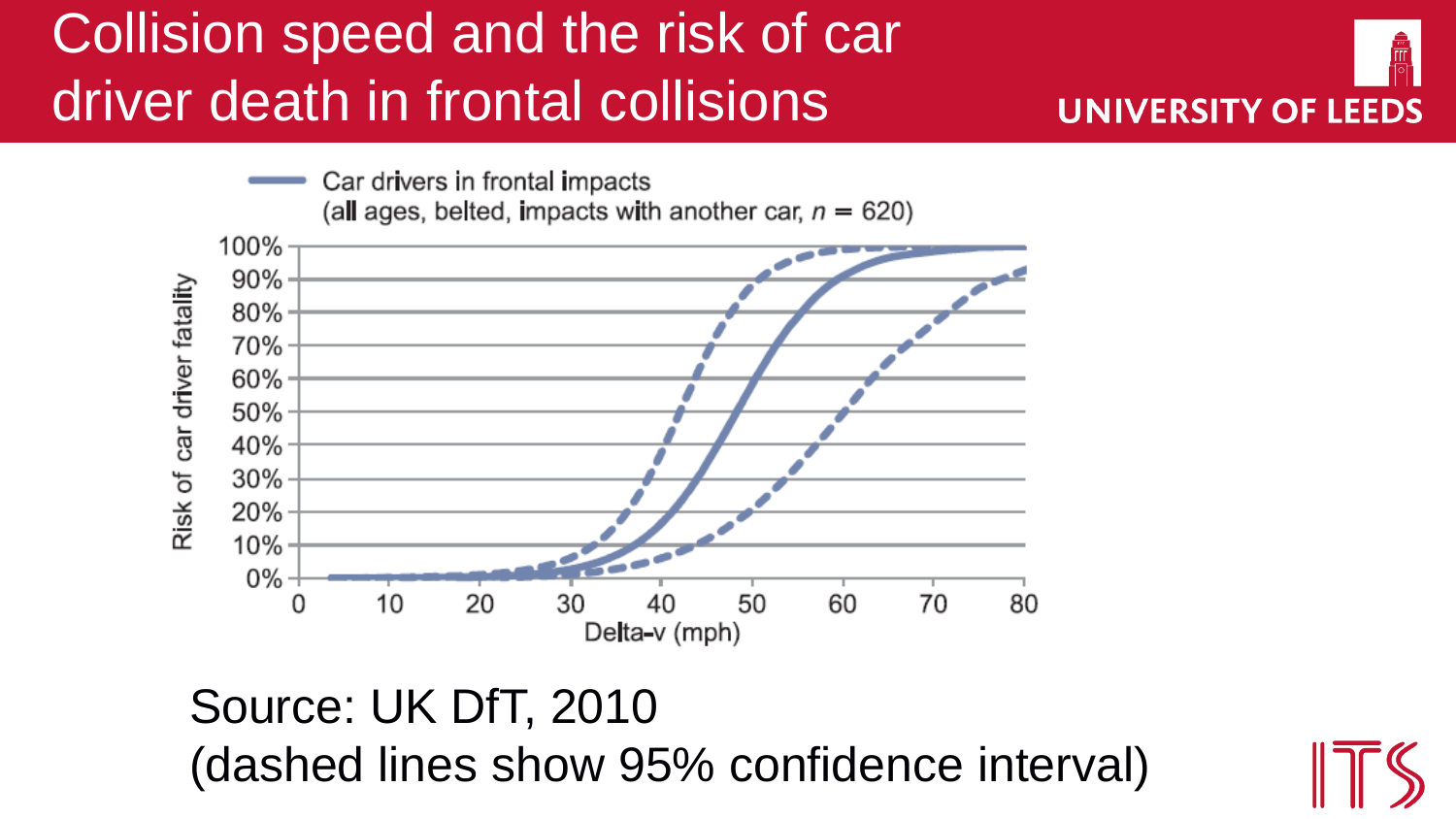## Collision speed and the risk of pedestrian death



OTS and police fatal file data (all ages, front of cars,  $n = 197$ )



#### Source: UK DfT, 2010 (dashed lines show 95% confidence interval)

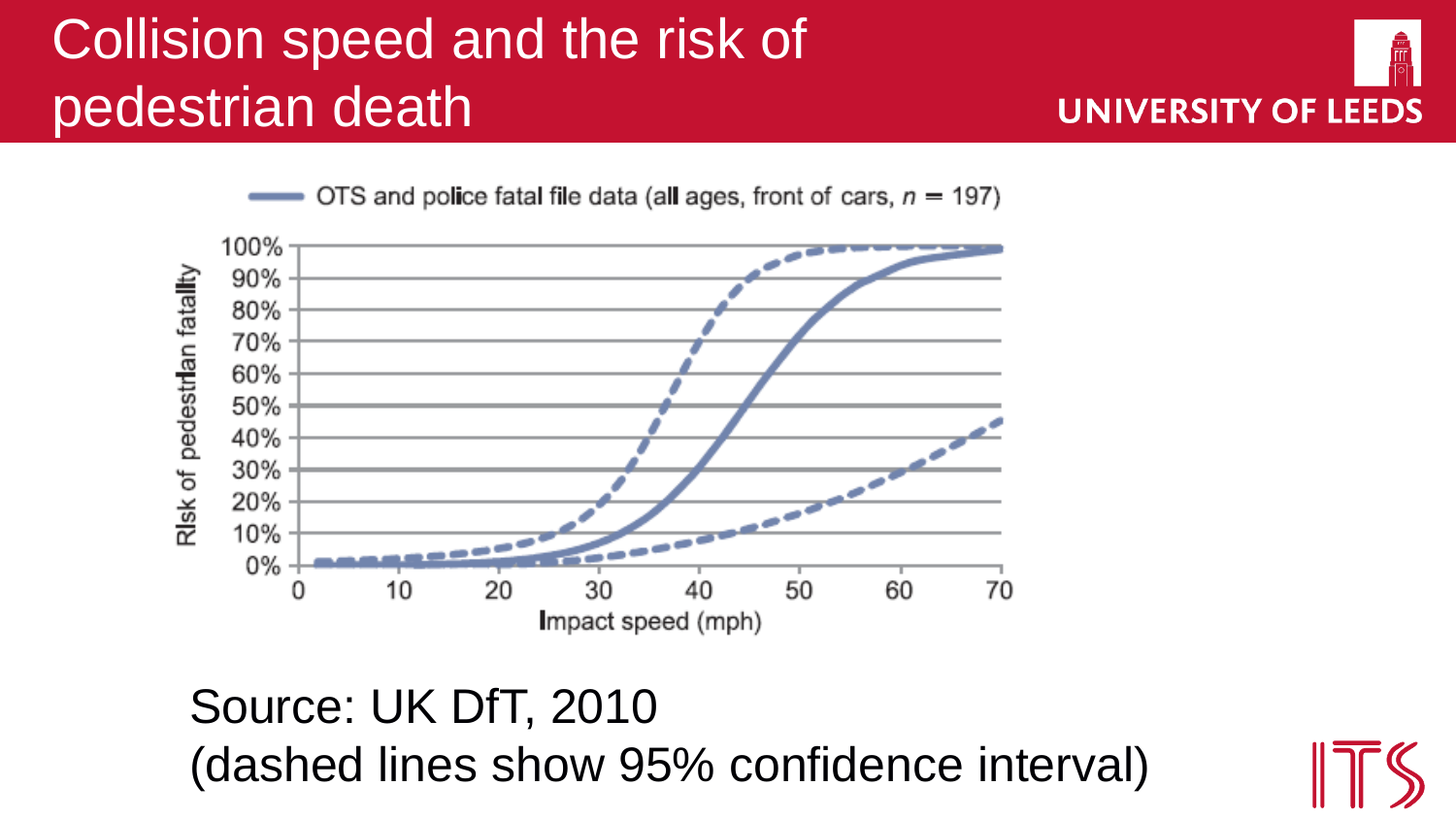### Collision speed and the risk of car driver death in side collisions



#### Source: UK DfT, 2010 (dashed lines show 95% confidence interval)



**UNIVERSITY OF LEEDS**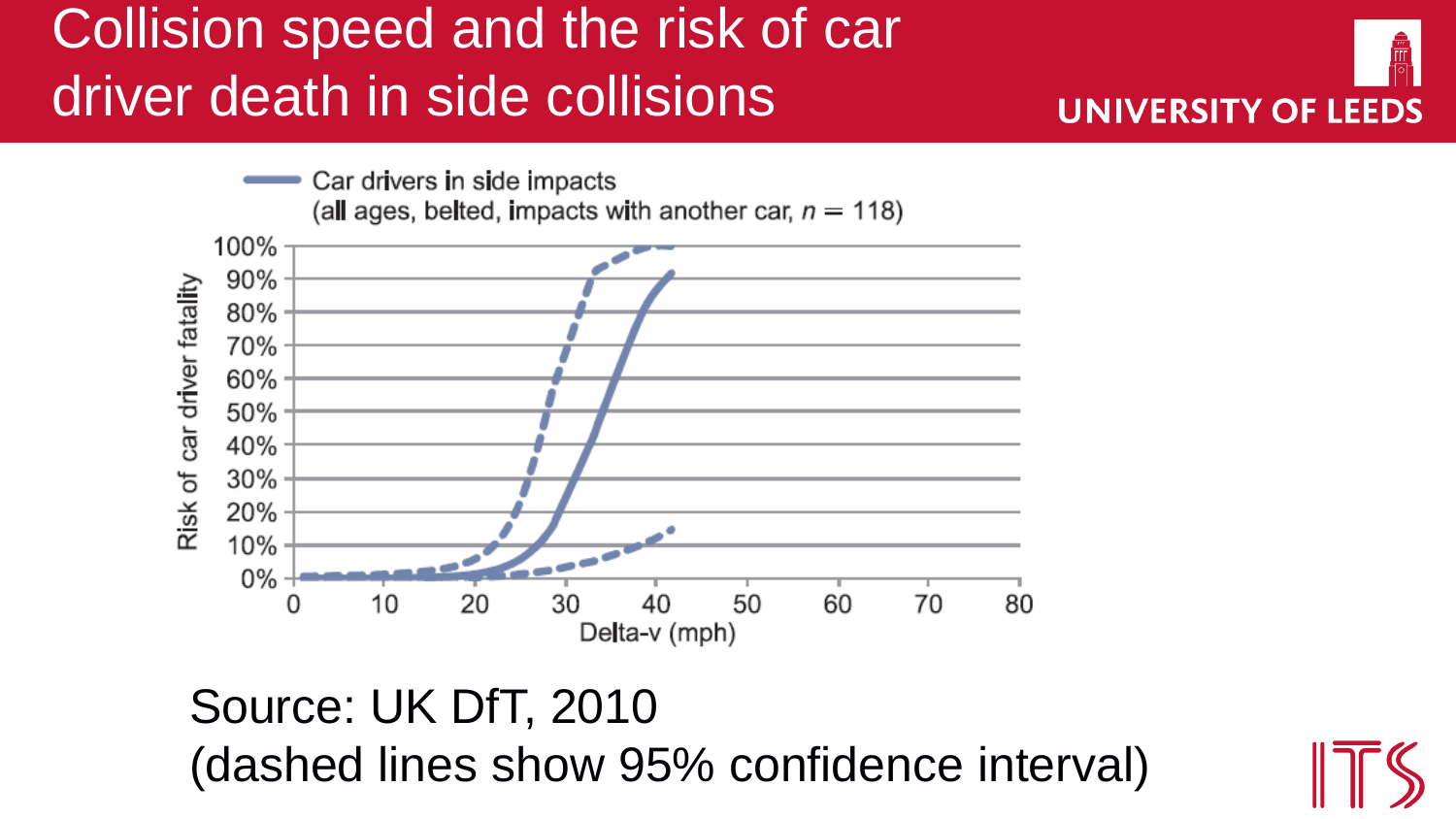### Does Ireland have a speeding problem?



#### **Proportion of vehicles speeding (RSA Survey, 2013)**

|                                  | <b>Cars</b> | <b>Rigid<br/>Trucks</b> | <b>Artics</b> |
|----------------------------------|-------------|-------------------------|---------------|
| Urban roads                      | 58%         | 58%                     | 62%           |
| Rural roads, including motorways | 25%         | 61%                     | 67%           |
| <b>Motorways</b>                 | 21%         | 75%                     | 84%           |

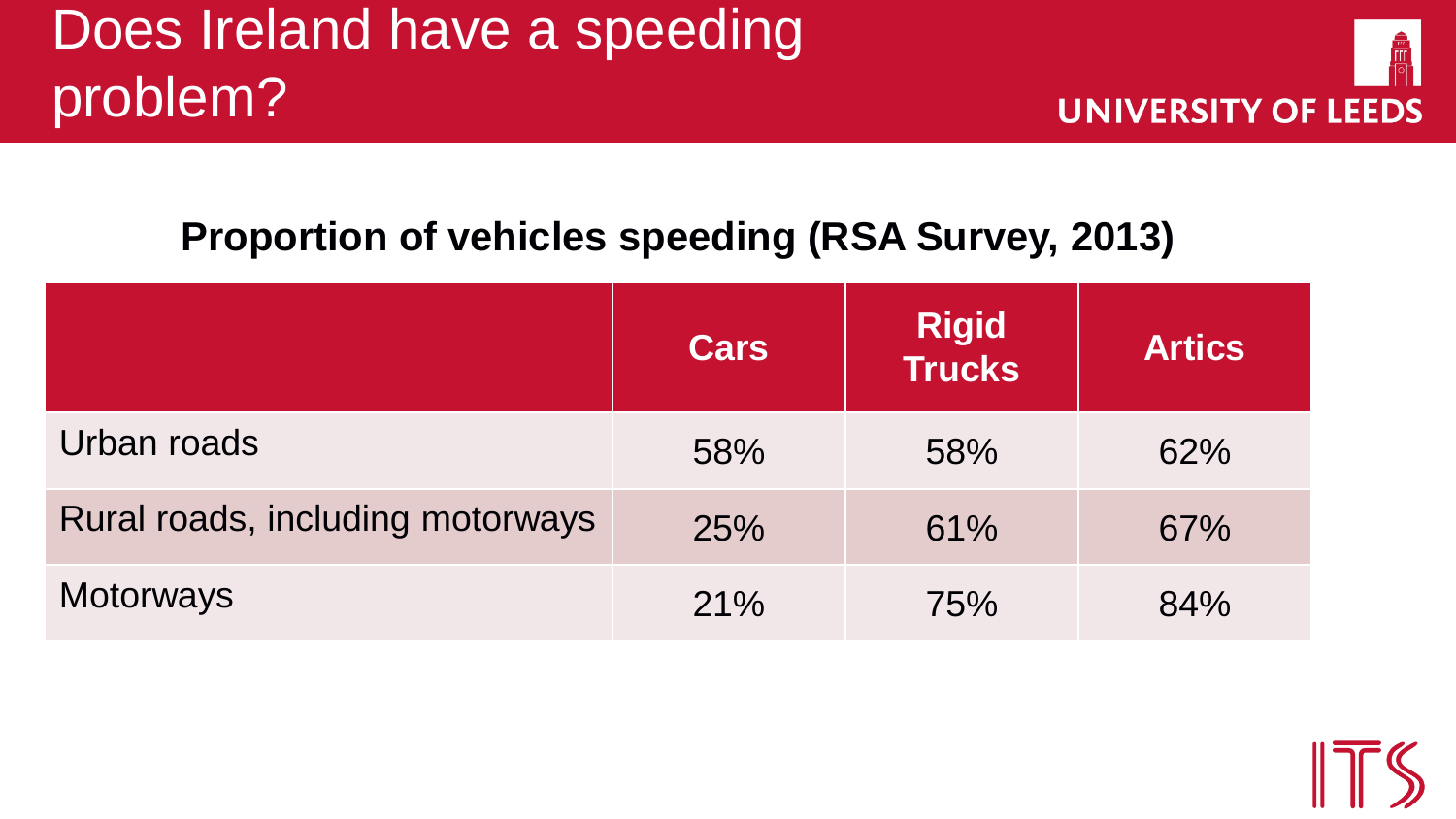## Real-world trials

Sweden 1999-2002 Denmark (2000-2001 and 2005-2008) Finland (2001-) ISA-UK (2001-2006) Two projects in Belgium (2001-2002) France (2002-2006) Austria (2003-2004) Norway (2005-)

#### +

Australia (TAC SafeCar and NSW) Japan (Soft Car) USA



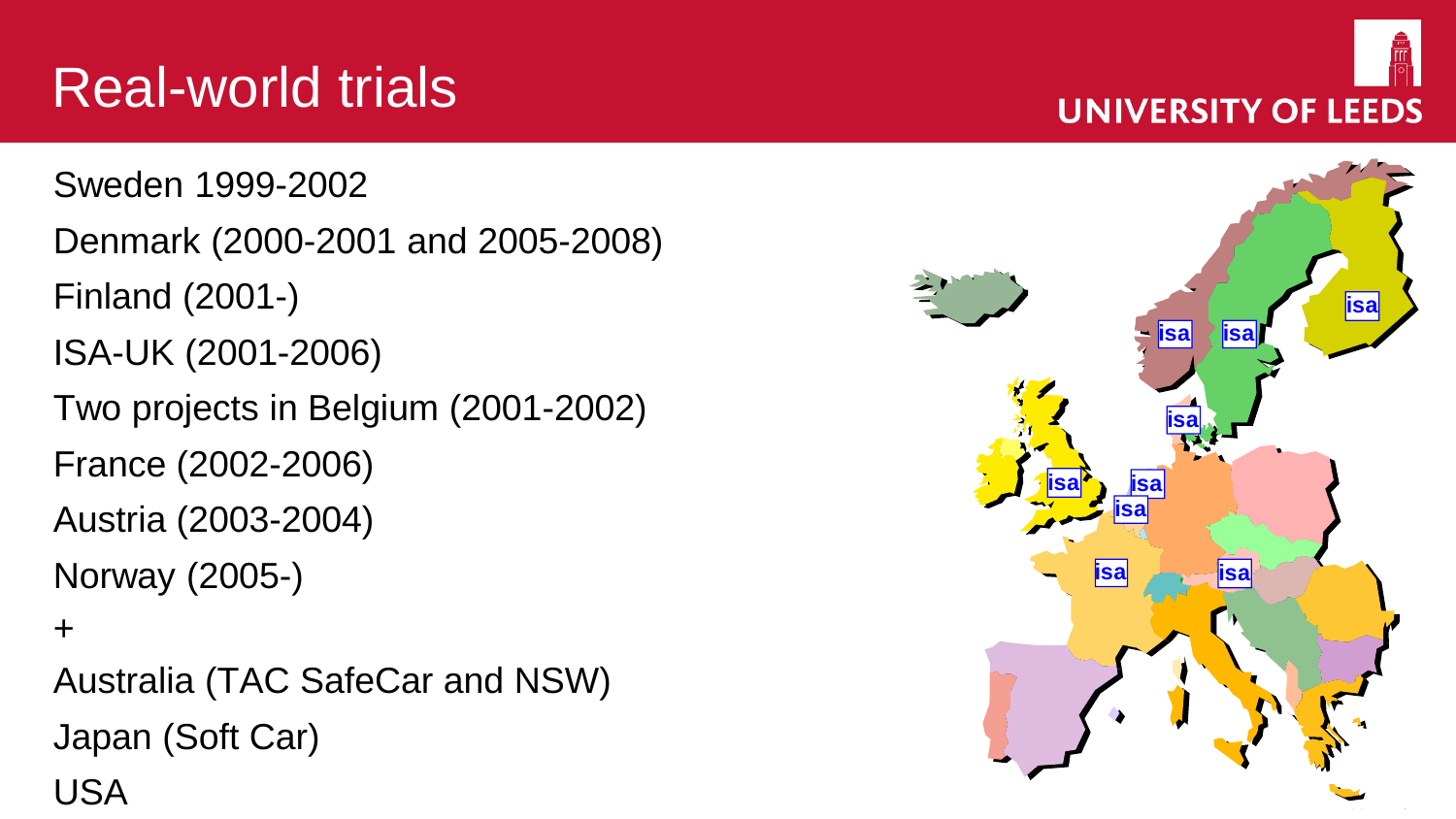

#### What is the impact of ISA on driver behaviour?

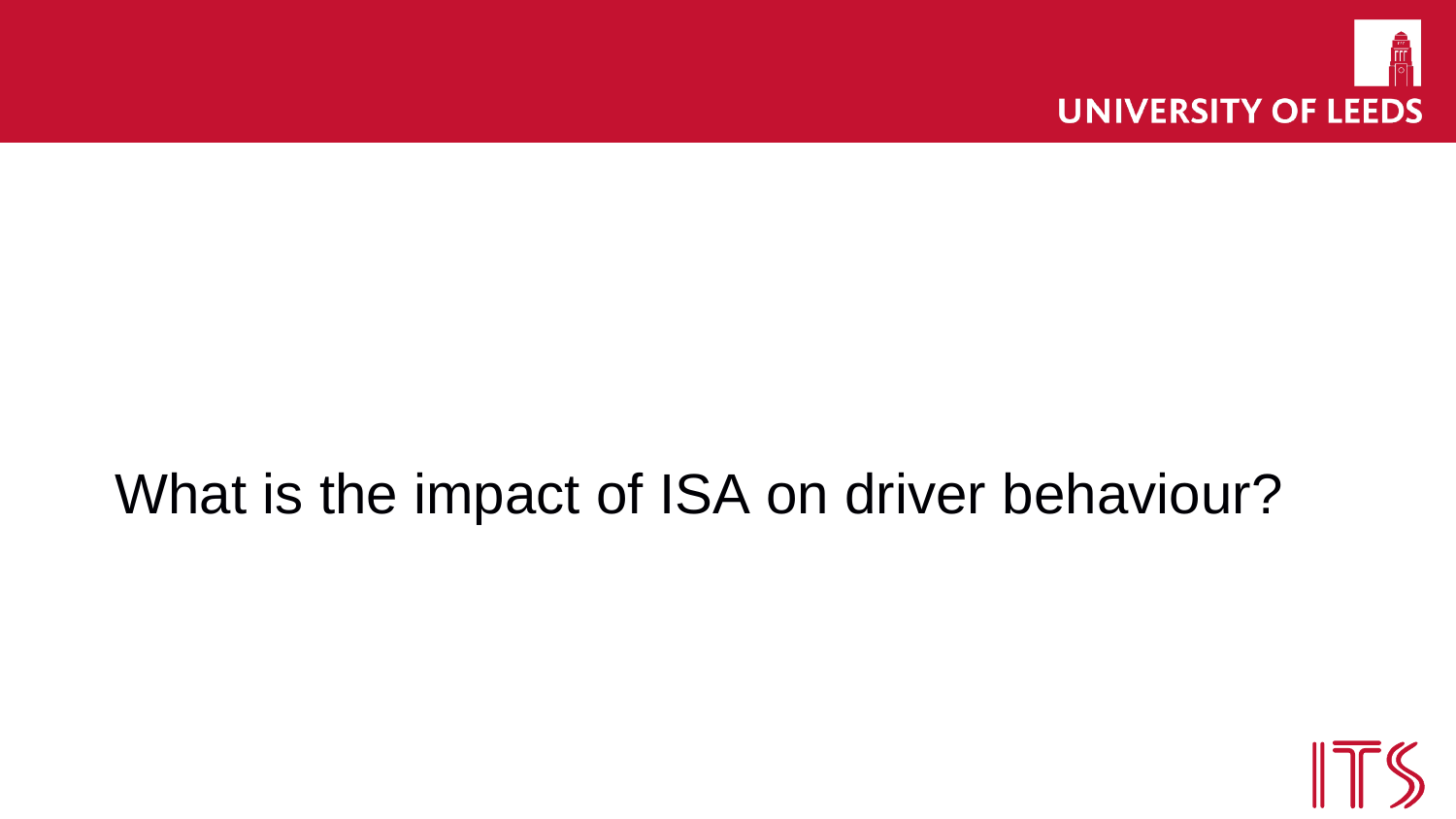# The ISA-UK trials



2 urban trials (1 private motorists, 1 fleet)

2 rural trials (1 private motorists, 1 fleet)

79 drivers with a mix of:

Younger / older Male / female Speeding intenders / non-intenders



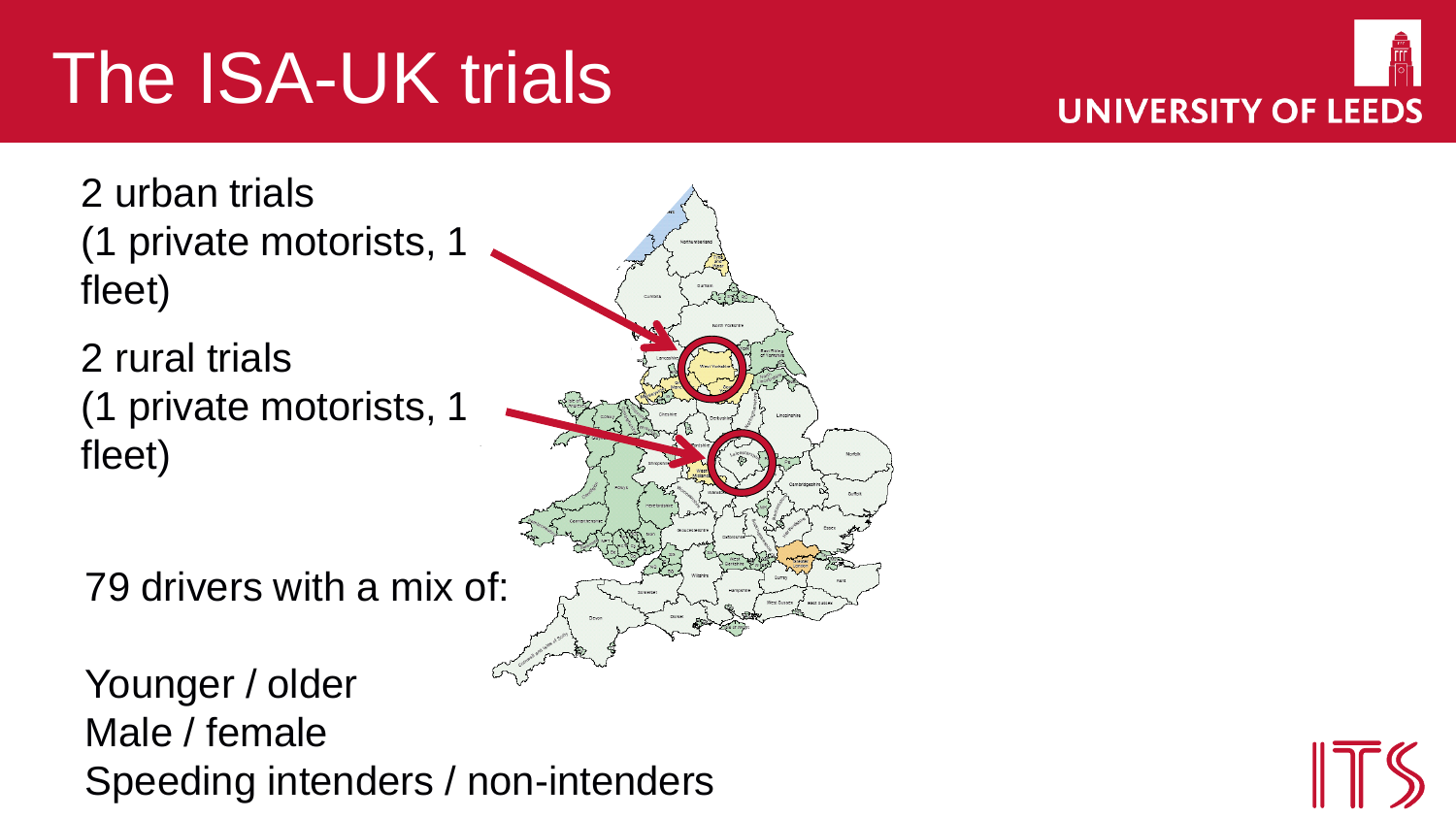## An overridable assisting system

- System that limited speed to the prevailing limit (no acceleration beyond limit)
- Drivers could override at will
- Vibration on throttle pedal to prevent over-





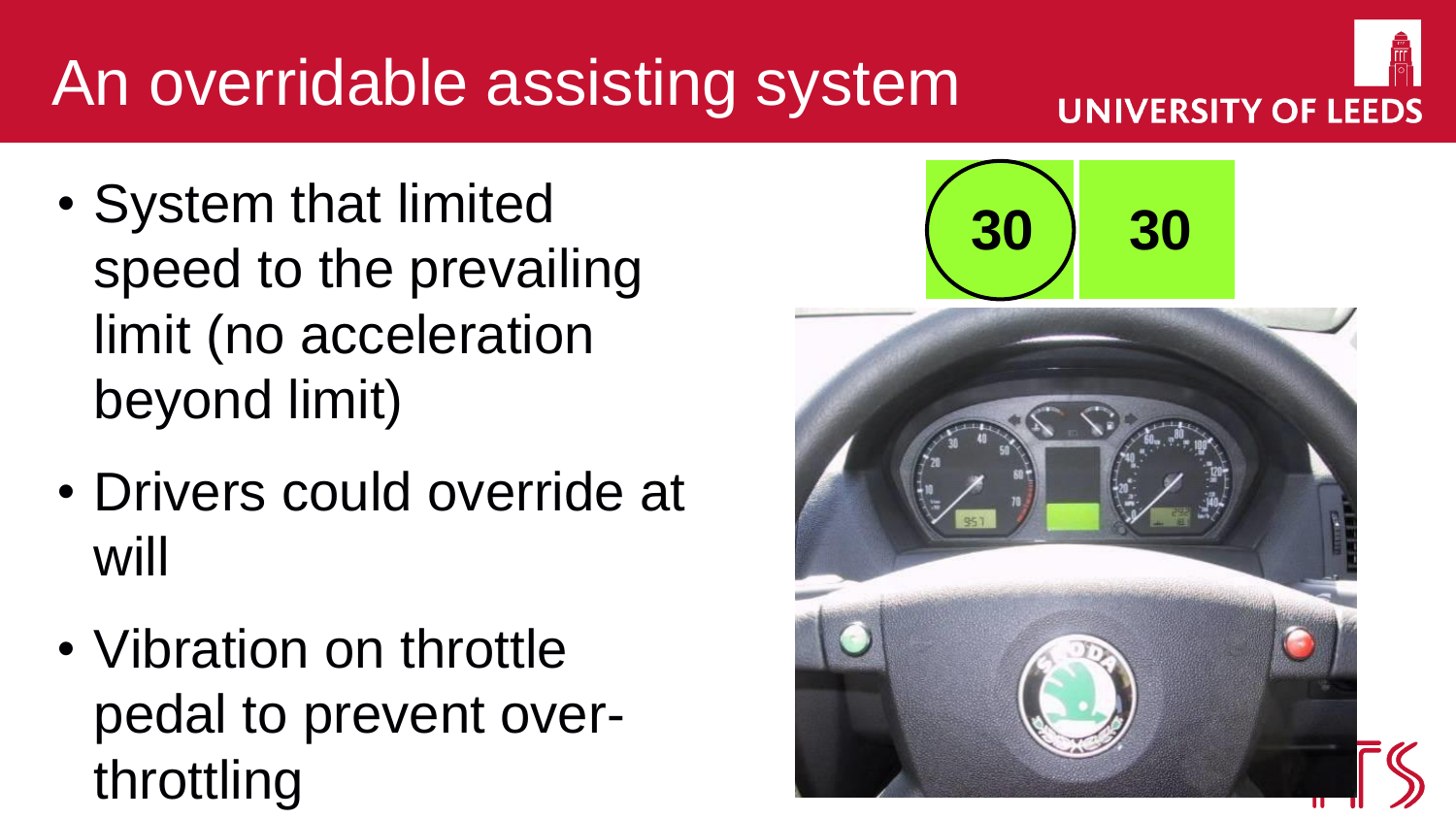### Speed distribution on 30 mph (50 km/h) urban roads



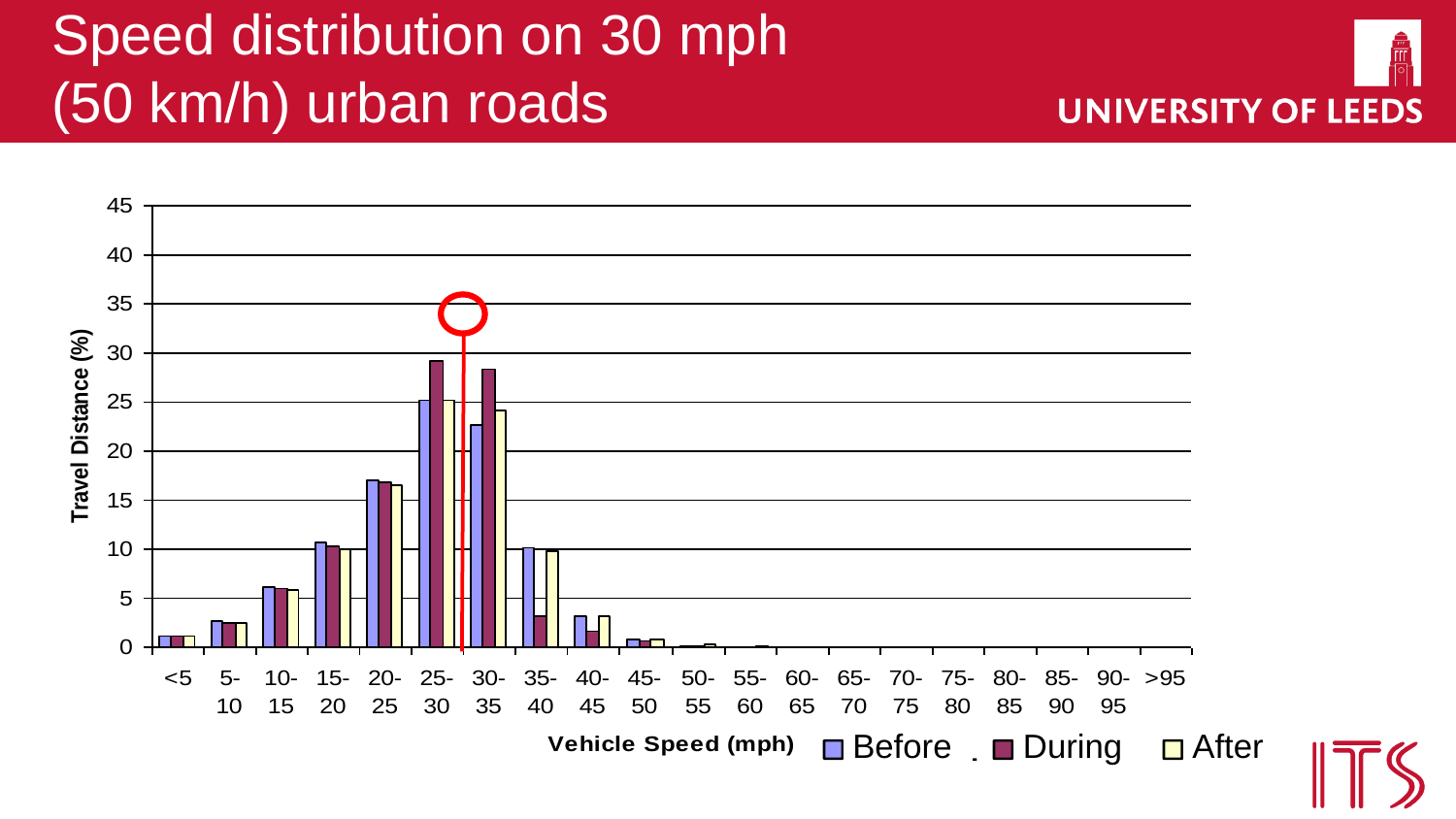## Speed distribution on 70 mph (110 km/h) roads

![](_page_14_Picture_1.jpeg)

![](_page_14_Picture_2.jpeg)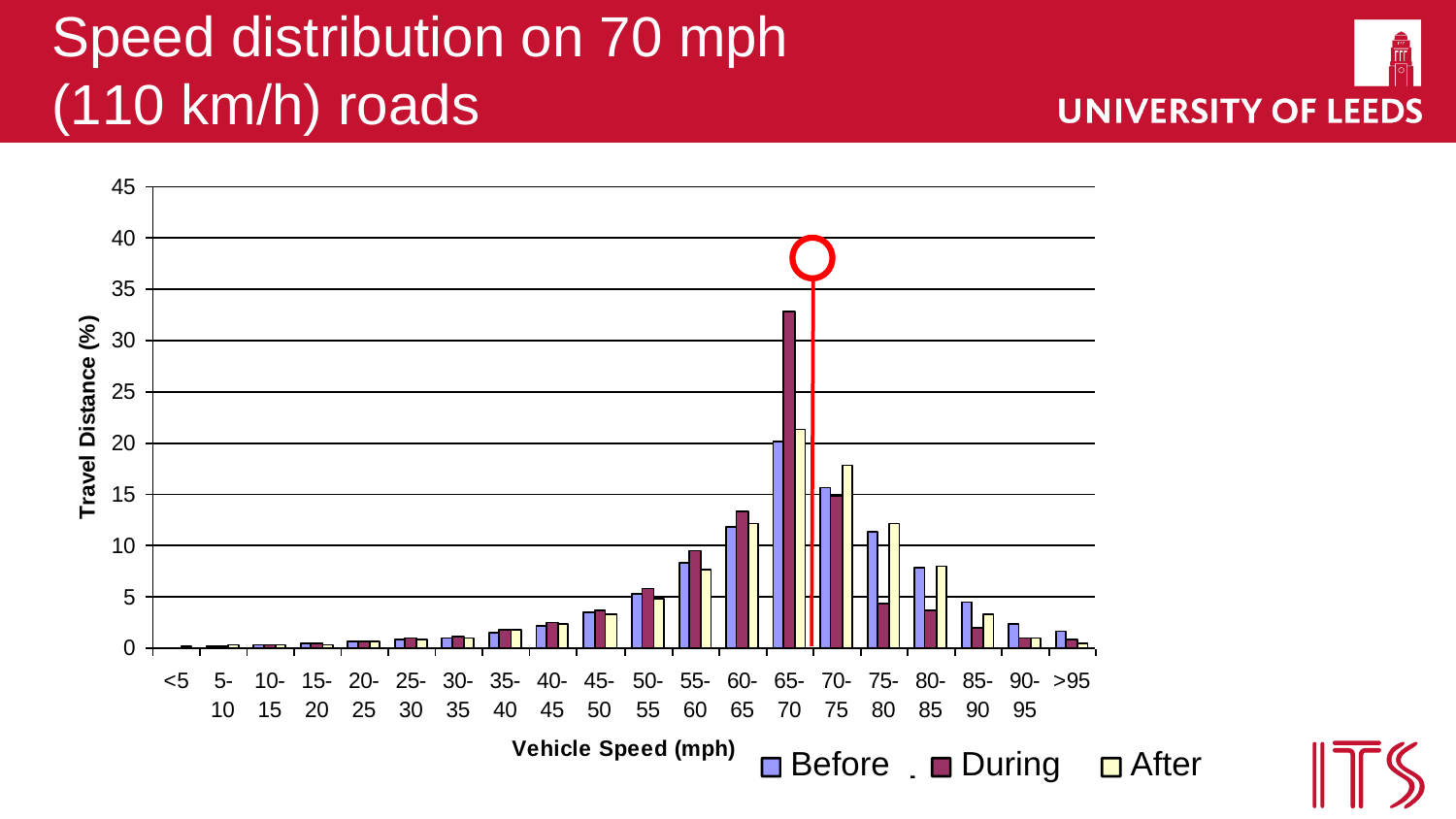![](_page_15_Picture_0.jpeg)

#### What about driver attitudes?

![](_page_15_Picture_2.jpeg)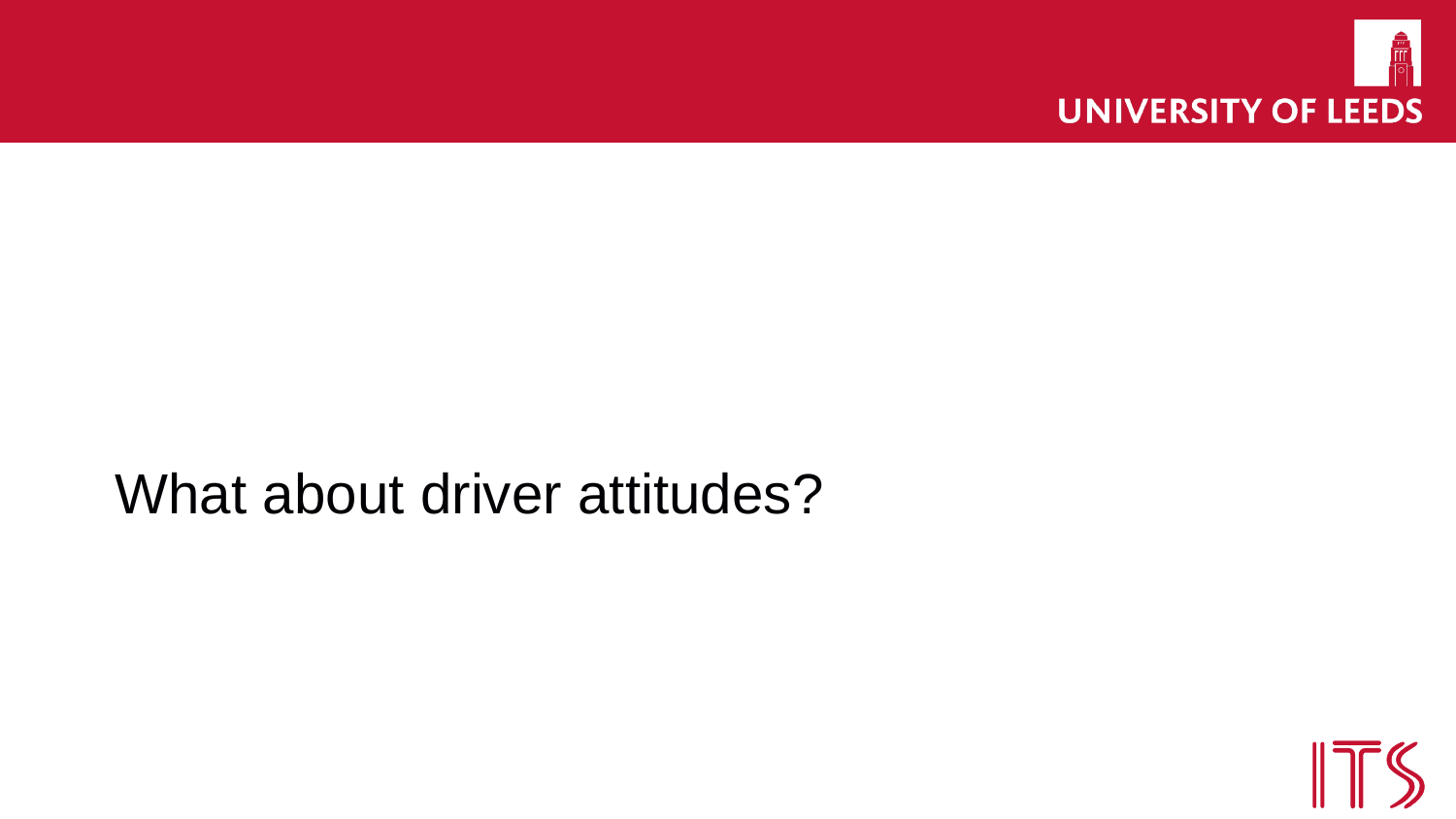## Acceptability

![](_page_16_Picture_1.jpeg)

![](_page_16_Figure_2.jpeg)

![](_page_16_Picture_3.jpeg)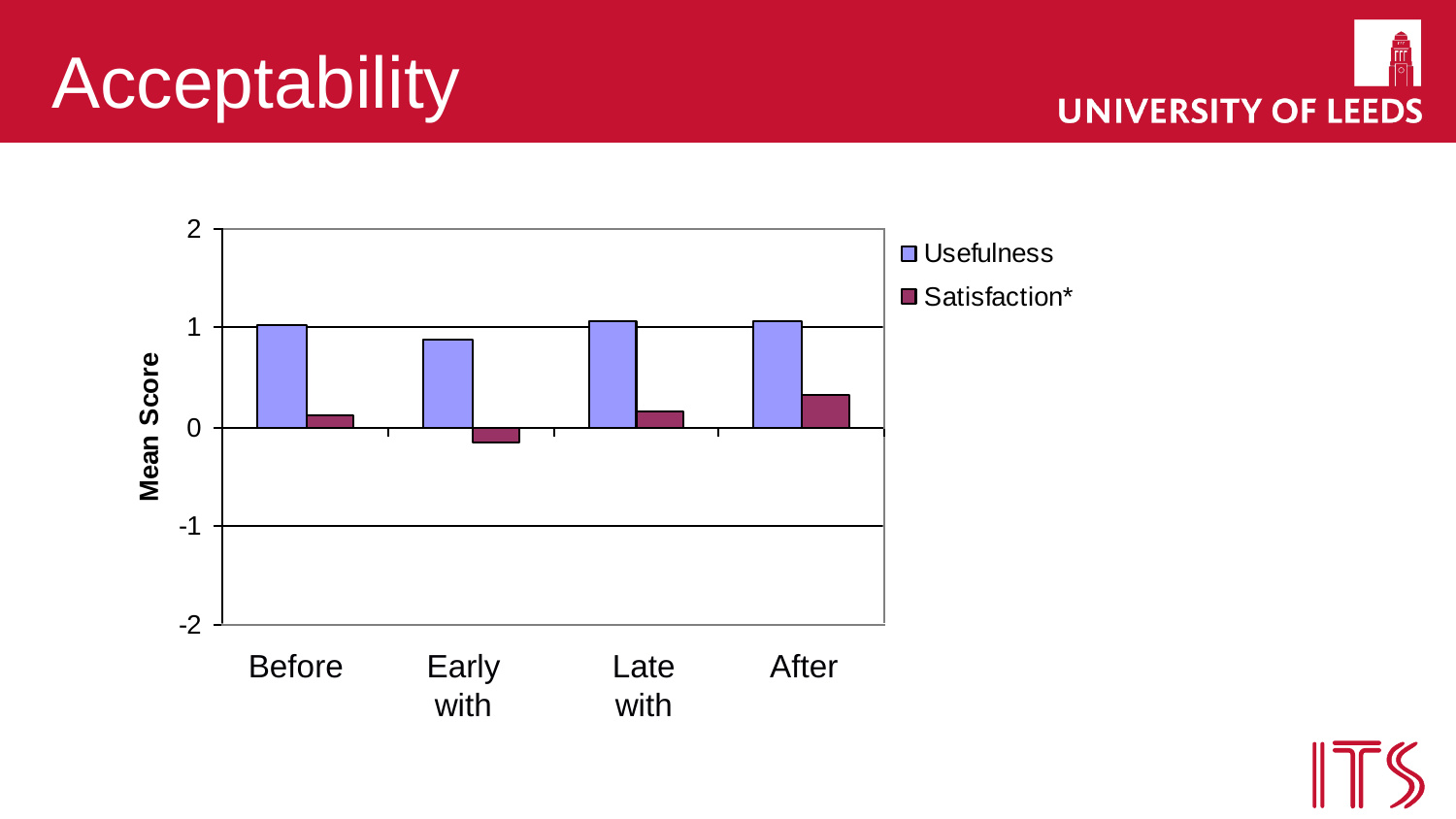## Intention

![](_page_17_Picture_1.jpeg)

![](_page_17_Figure_2.jpeg)

At start of trial At end of with ISA period At end of after period

speeding\*\* disengage Mean intention to speed

![](_page_17_Picture_5.jpeg)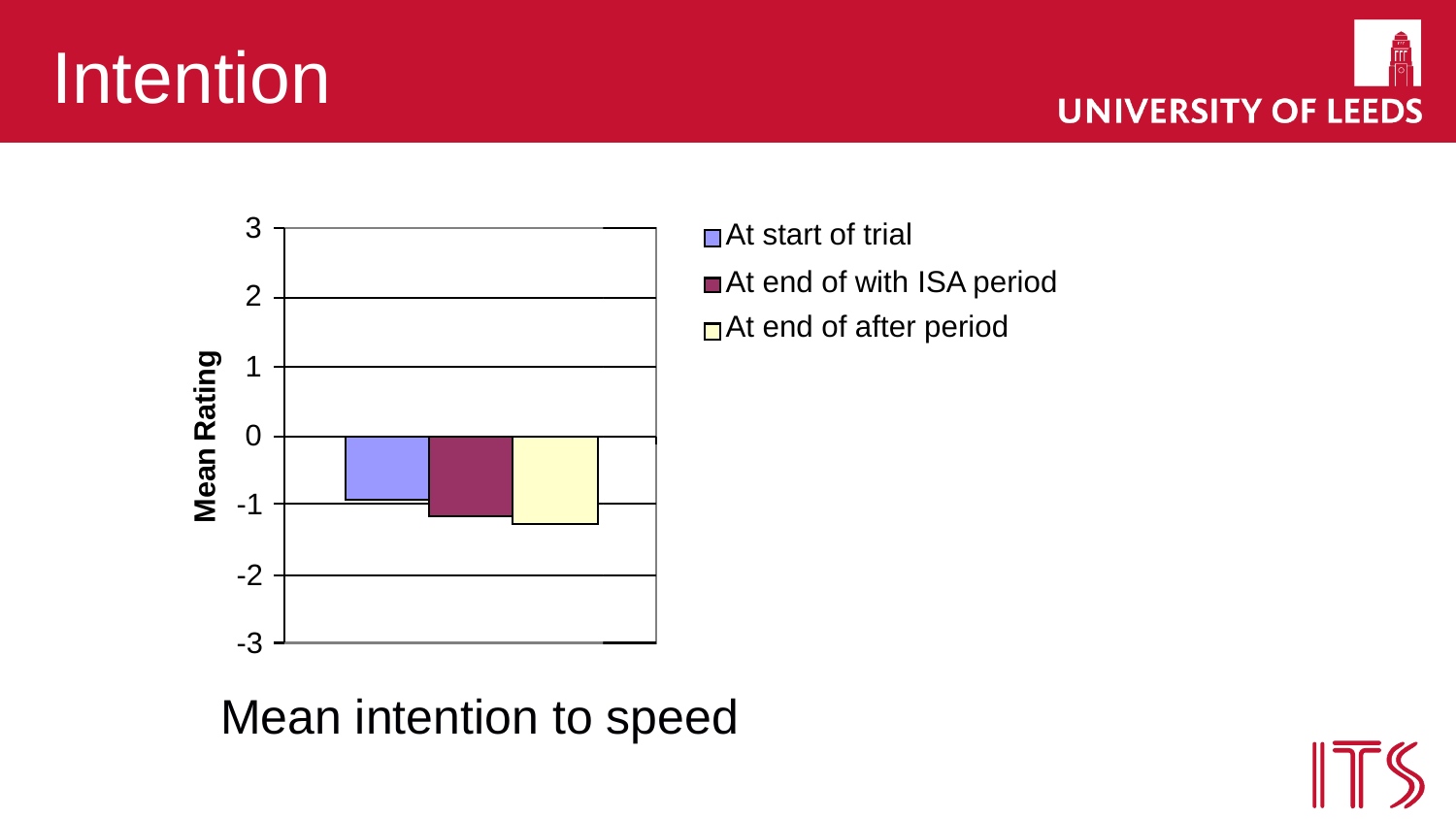![](_page_18_Picture_0.jpeg)

#### How many crashes would ISA save?

![](_page_18_Picture_2.jpeg)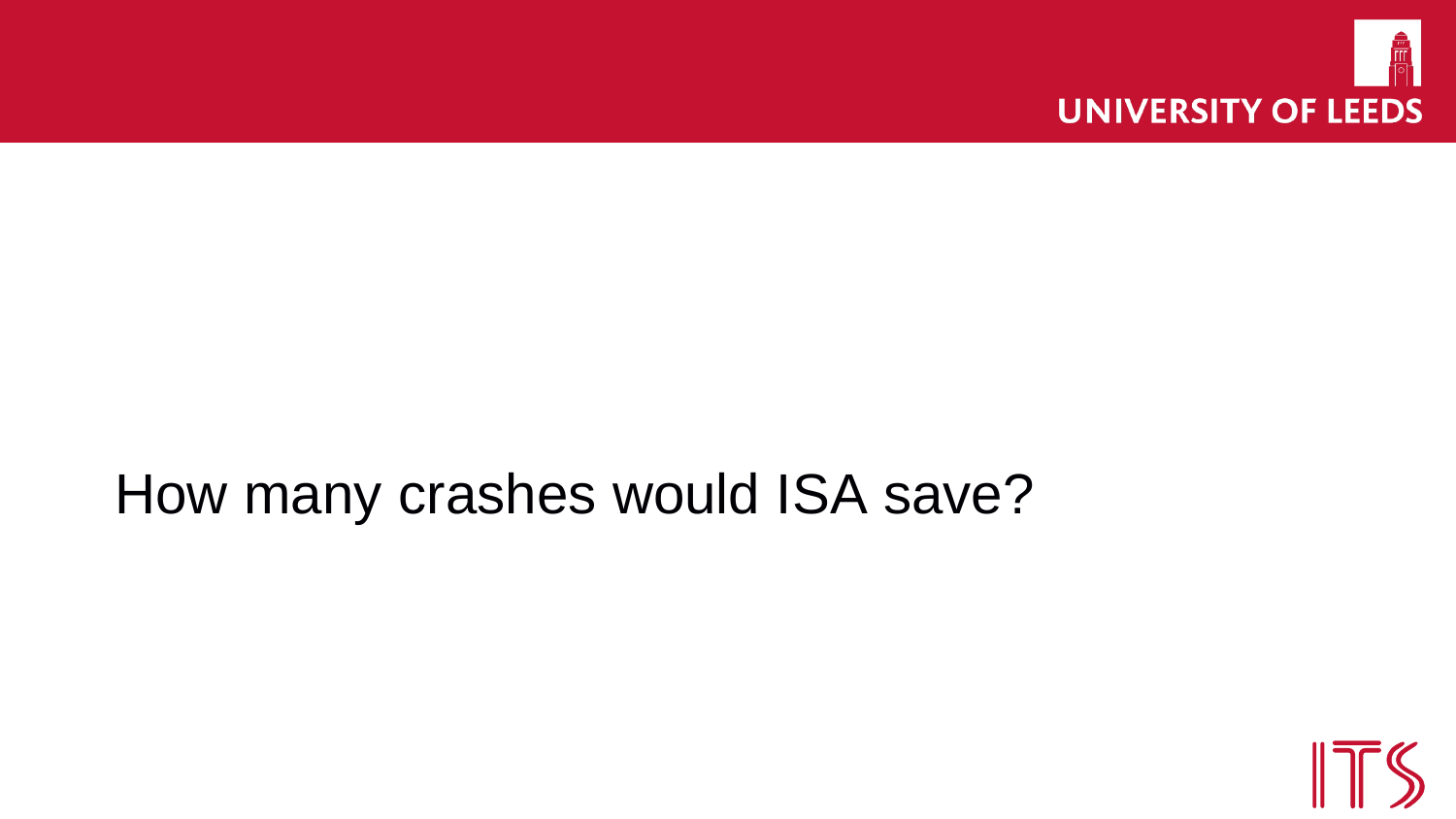## Method for estimating accident reductions with ISA

![](_page_19_Picture_1.jpeg)

- Based on models from the literature relating speed to crash risk (e.g. Kloeden et al., 2001, 2002)
- These models have been calculated from real-world data
- *They are not drawn from the police reported contributory factors for accidents*

![](_page_19_Picture_5.jpeg)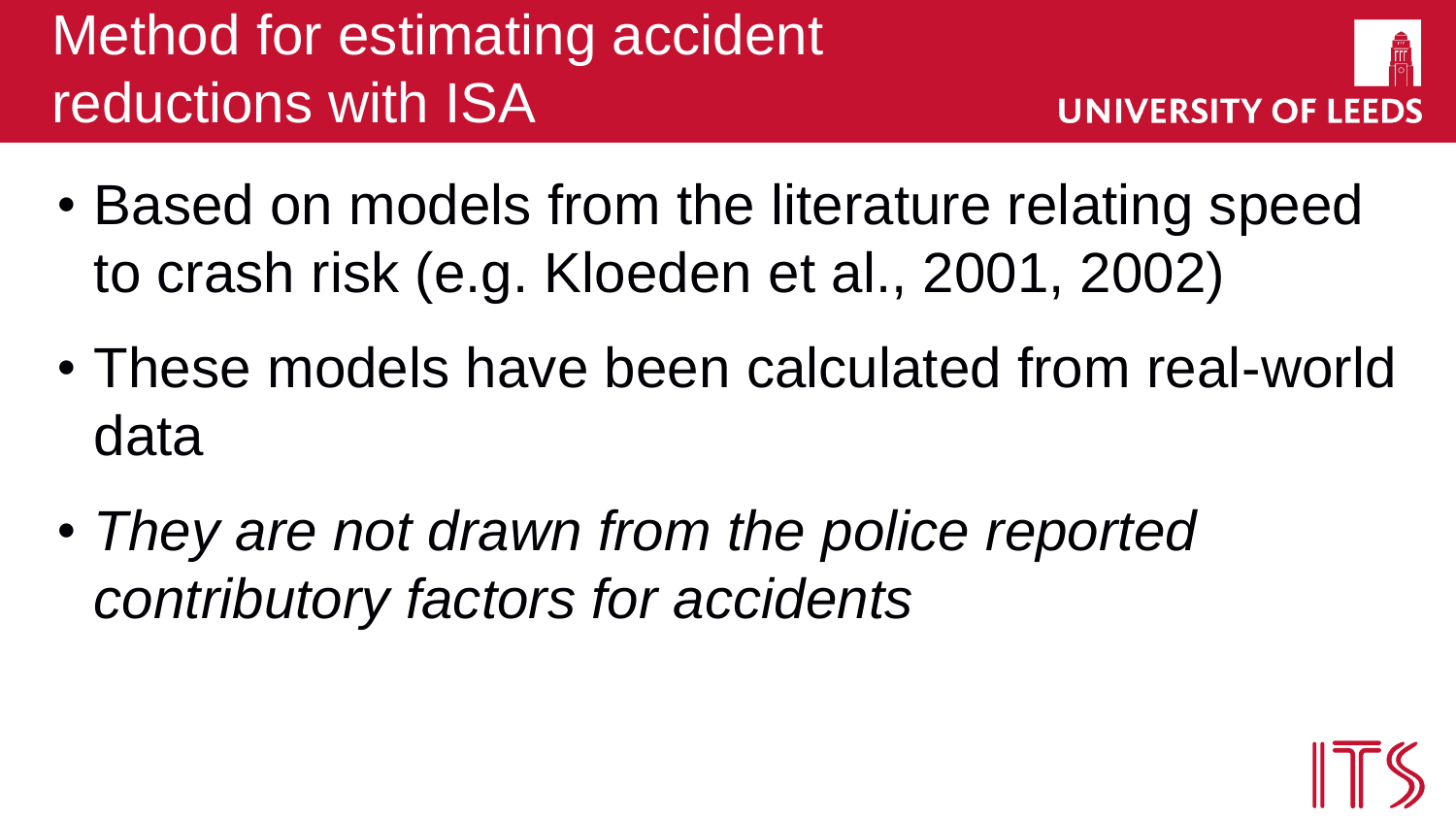#### **Estimated Reduction in Injury Accidents for Vehicles with ISA**

| <b>ISA Variant</b>              | <b>Reduction</b> |                        |
|---------------------------------|------------------|------------------------|
| <b>Advisory ISA</b>             | $-2.7%$          |                        |
| Assisting (Overridable) ISA     | $-12.0%$         |                        |
| Assisting (Non-Overridable) ISA | $-28.9%$         | $= -50\%$<br>for fatal |
|                                 |                  | crashes                |

![](_page_20_Picture_4.jpeg)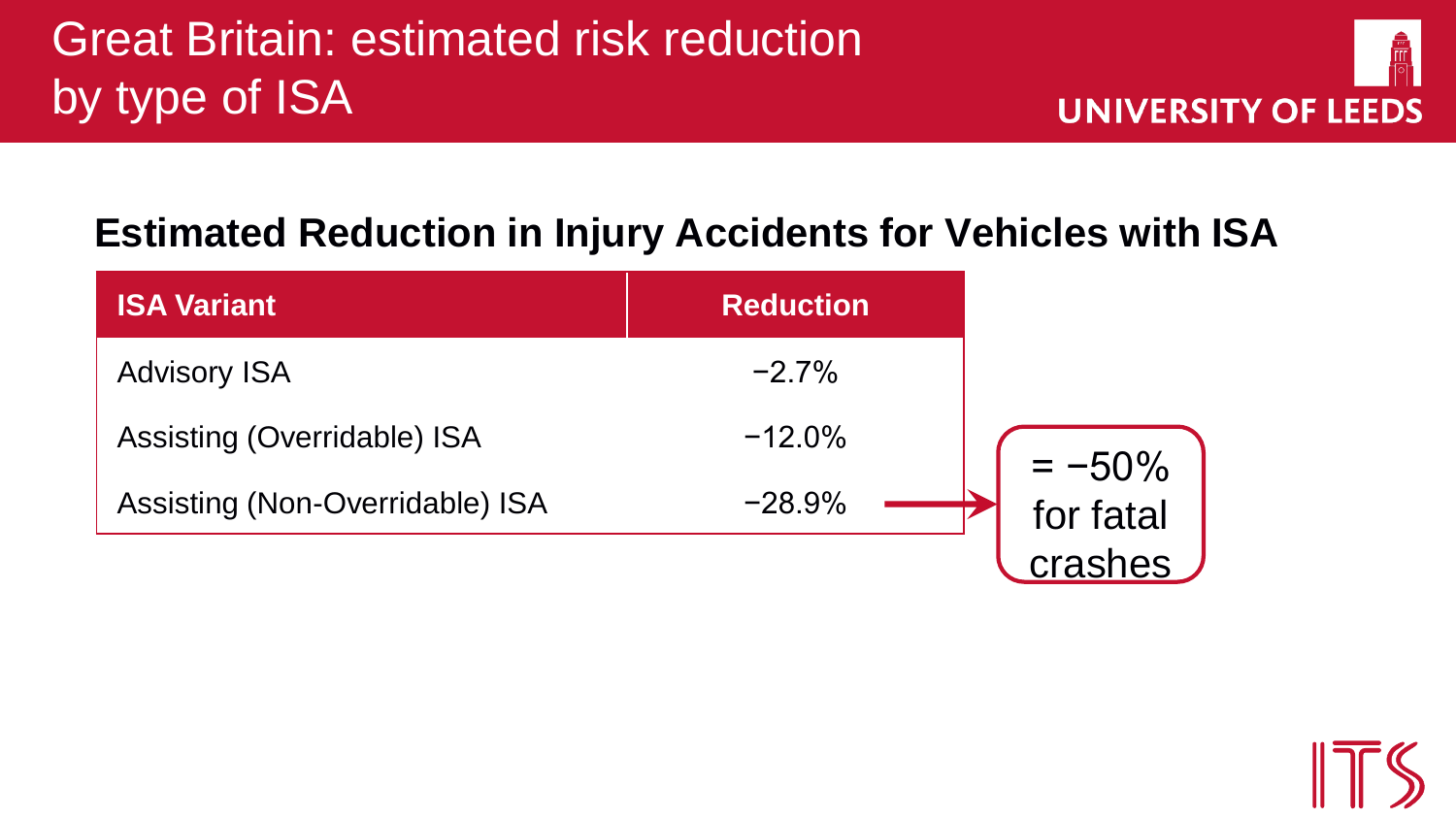![](_page_21_Picture_0.jpeg)

#### What is the importance of regulation?

![](_page_21_Picture_2.jpeg)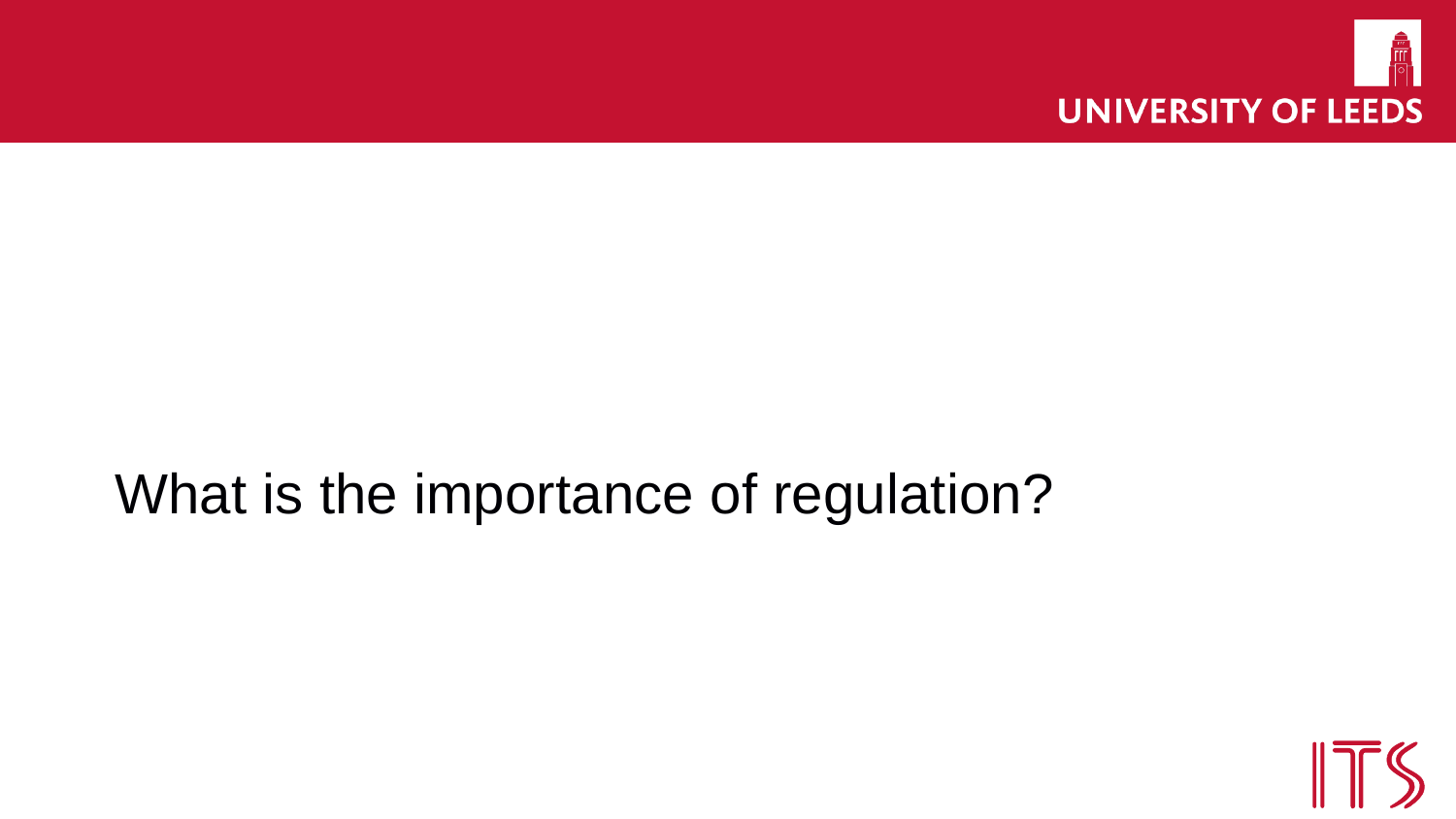## GB accidents saved over time for under the Market Driven scenario

![](_page_22_Picture_1.jpeg)

![](_page_22_Figure_2.jpeg)

2010 2020 2030 2040 2050 2060 2070

![](_page_22_Picture_4.jpeg)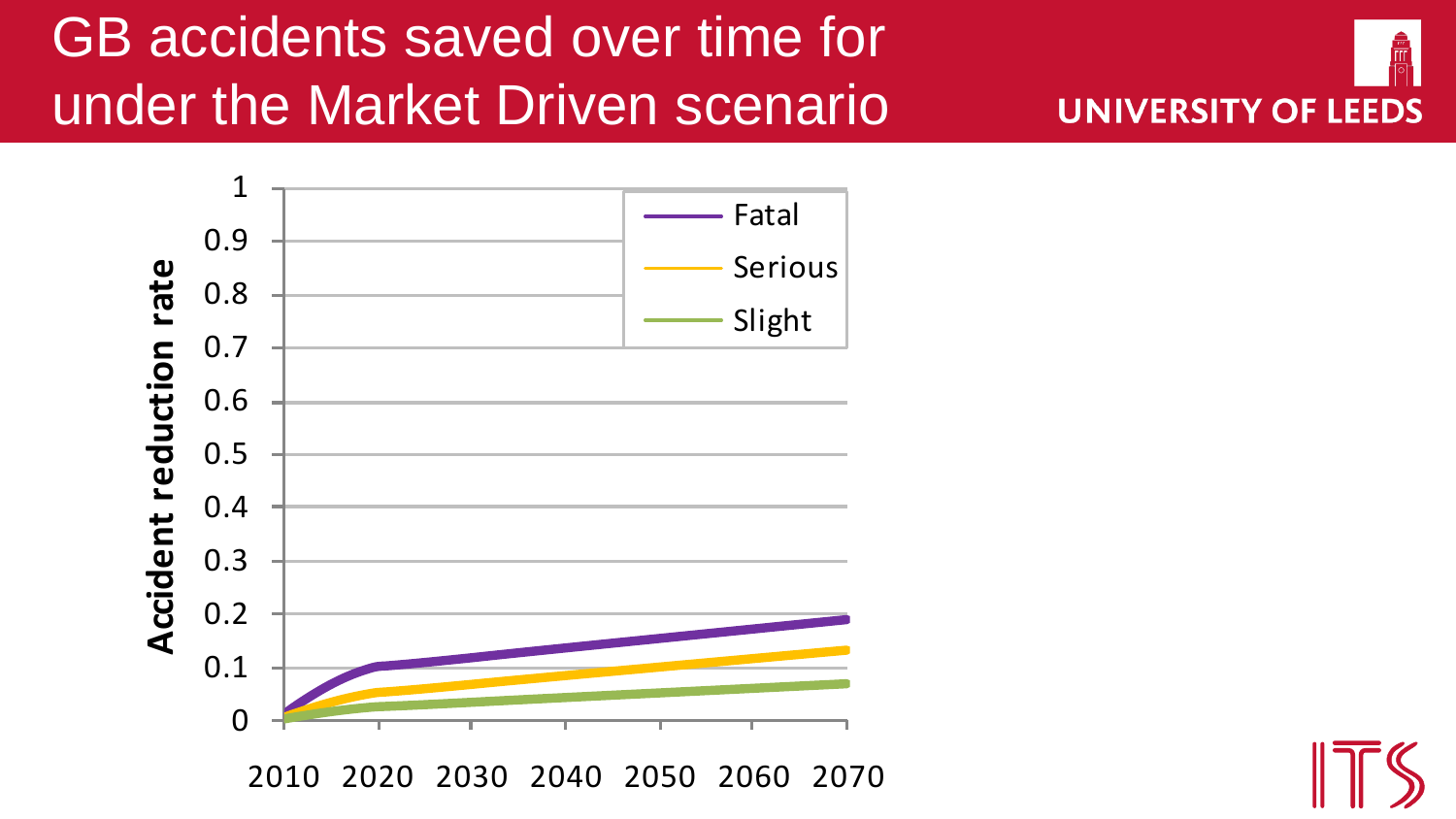### GB accidents saved over time for the Regulation scenario

![](_page_23_Picture_1.jpeg)

![](_page_23_Figure_2.jpeg)

![](_page_23_Picture_3.jpeg)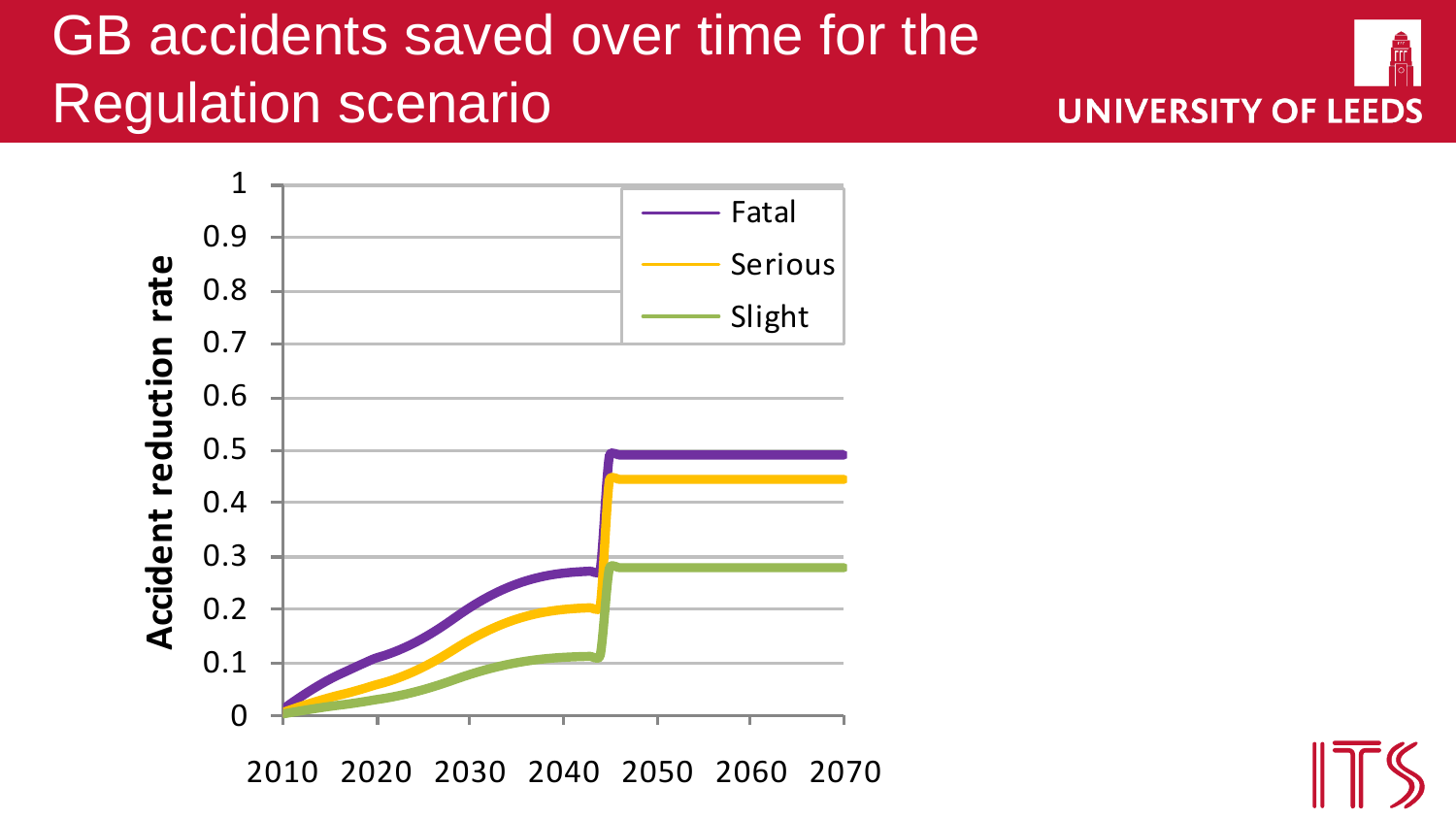![](_page_24_Picture_1.jpeg)

#### **GB Crashes Saved from, 2010 to 2070**

|                                  | <b>Slight Crashes</b> | <b>Serious Crashes</b> | <b>Fatal Crashes</b> |
|----------------------------------|-----------------------|------------------------|----------------------|
| <b>Market Driven</b><br>scenario | 4%                    | 8%                     | 13%                  |
| Regulation<br>scenario           | 15%                   | 25%                    | 30%                  |

- Benefit to cost ratios (accidents + fuel +  $CO<sub>2</sub>$ ):
	- Market Driven scenario 3.4
	- Regulation scenario 7.4

![](_page_24_Picture_7.jpeg)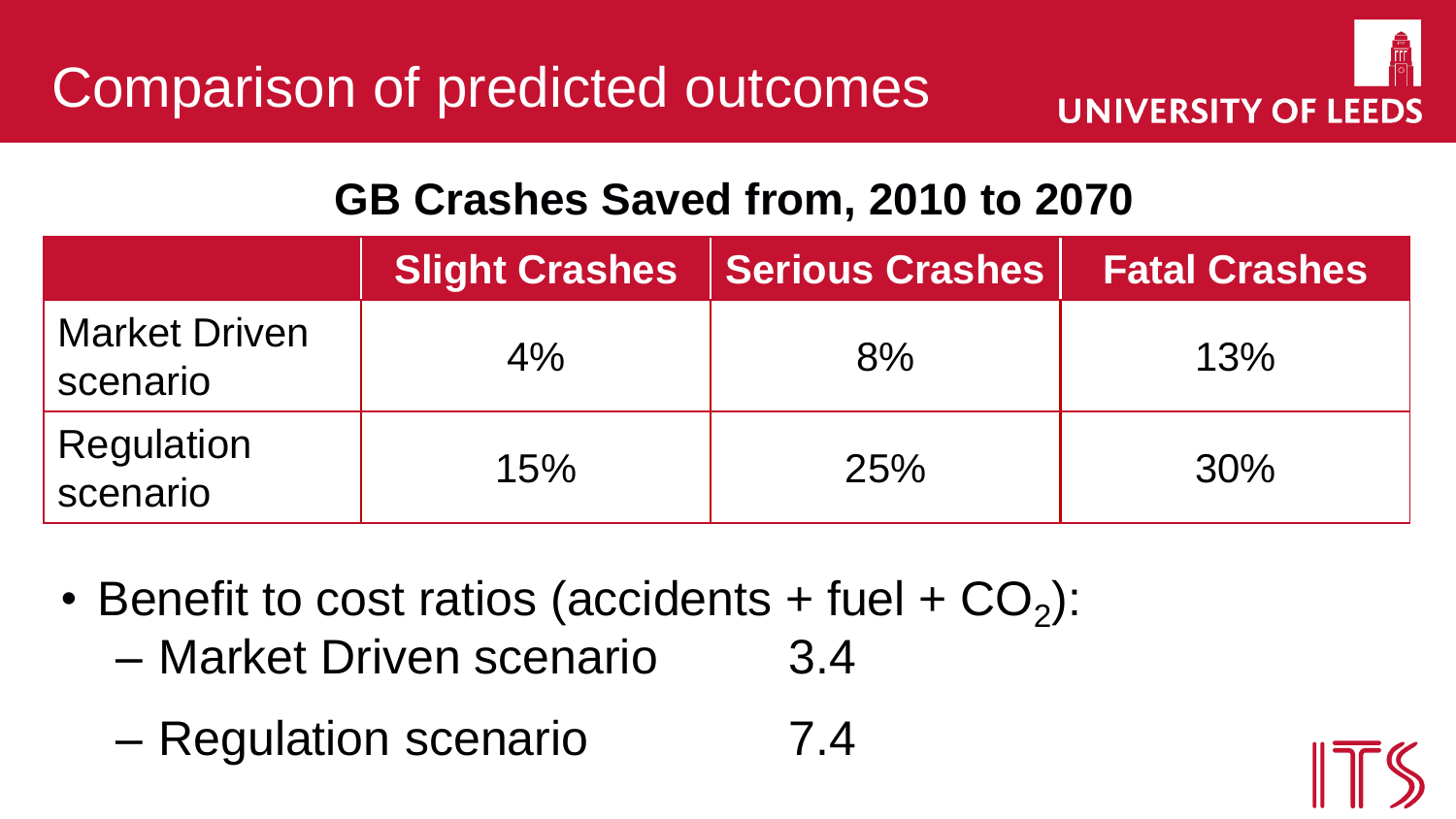- Both scenarios are winners
- The harder the push for ISA and the "stronger" the system, the greater the benefits
- Shows the importance of regulation
- Much of the potential of ISA, e.g. to replace traditional and costly traffic calming, was not counted

![](_page_25_Picture_6.jpeg)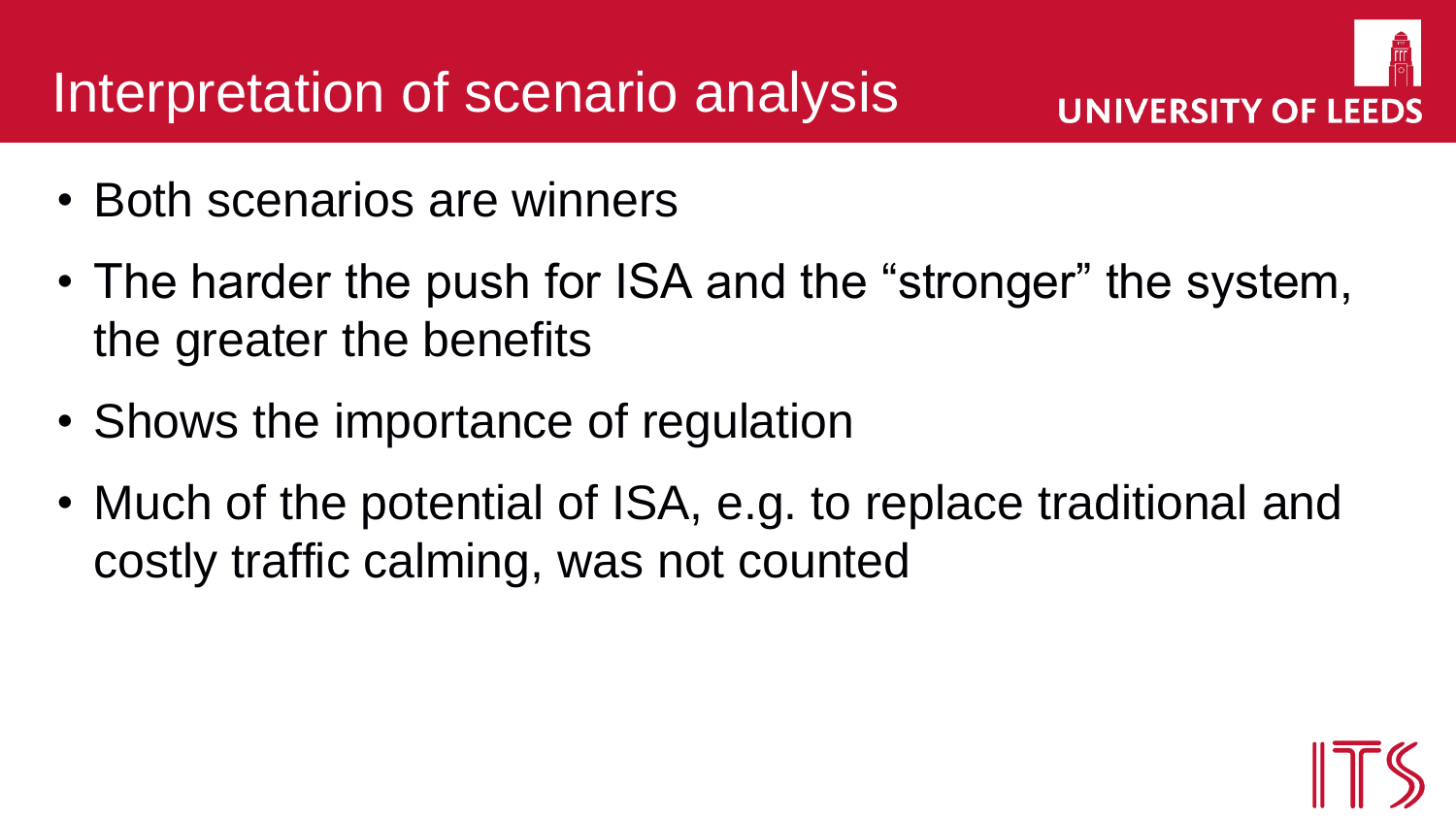![](_page_26_Picture_1.jpeg)

Vaa et al. (2014) examined the safety potential for Norway of a number of driver assistance systems, including Adaptive Cruise Control, alcolocks, seatbelt reminders, Electronic Stability Control and fatigue warning.

Their conclusion was:

"The most effective driver support system is ISA."

![](_page_26_Picture_5.jpeg)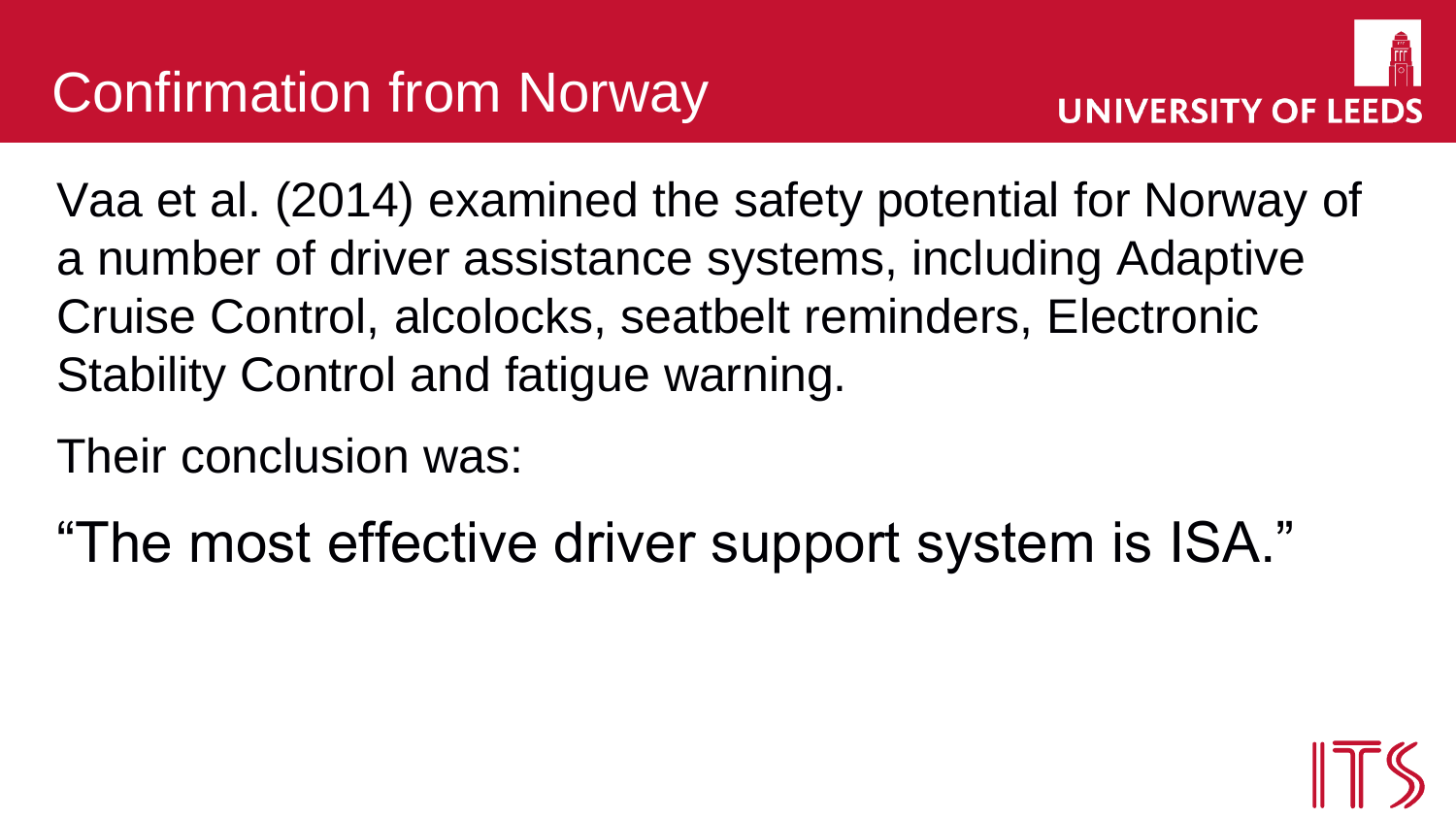![](_page_27_Picture_0.jpeg)

![](_page_27_Picture_1.jpeg)

- Sets minimal safety standards for new vehicles sold in Europe
- General Safety Regulation (GSR) study to consider the potential of *crash avoidance* technologies to supplement *crash mitigation* technologies (published March 2015)
- Sets the European regulatory agenda for 2016 onwards
- Actual outcome in terms of legislation is co-decision of Commission, European Parliament and Council

![](_page_27_Picture_6.jpeg)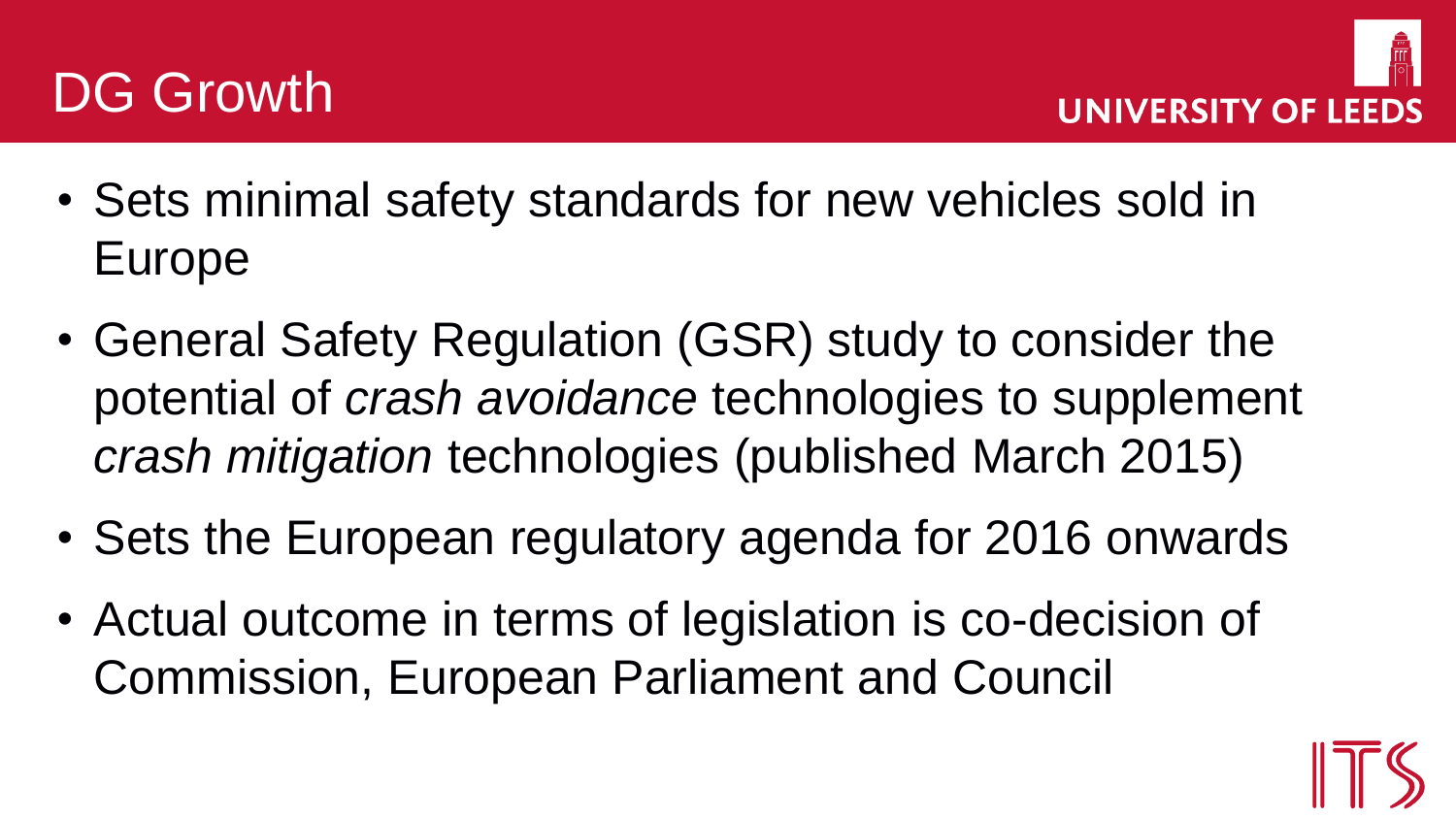### The GSR study report

![](_page_28_Picture_1.jpeg)

| European<br>Commission |  |
|------------------------|--|

**Benefit and Feasibility of a Range of New Technologies** and Unregulated Measures in the fields of Vehicle Occupant **Safety and Protection of Vulnerable Road Users** 

**Final Report** 

Author: D. Hynd. M. McCarthy, J. Carroll, M. Saidl, M. Edwards, C. M Tress, N Reed and A Stevens (T)

#### **Active Safety**

"Based on the evidence reviewed, the following measures were considered to be likely to be costbeneficial and could on that basis be taken into consideration:

- Enhanced AEB with collision mitigation
- Intelligent speed adaptation
- Lane keep assist
- Reversing detection and reversing camera systems
- Emergency brake light display"

![](_page_28_Picture_13.jpeg)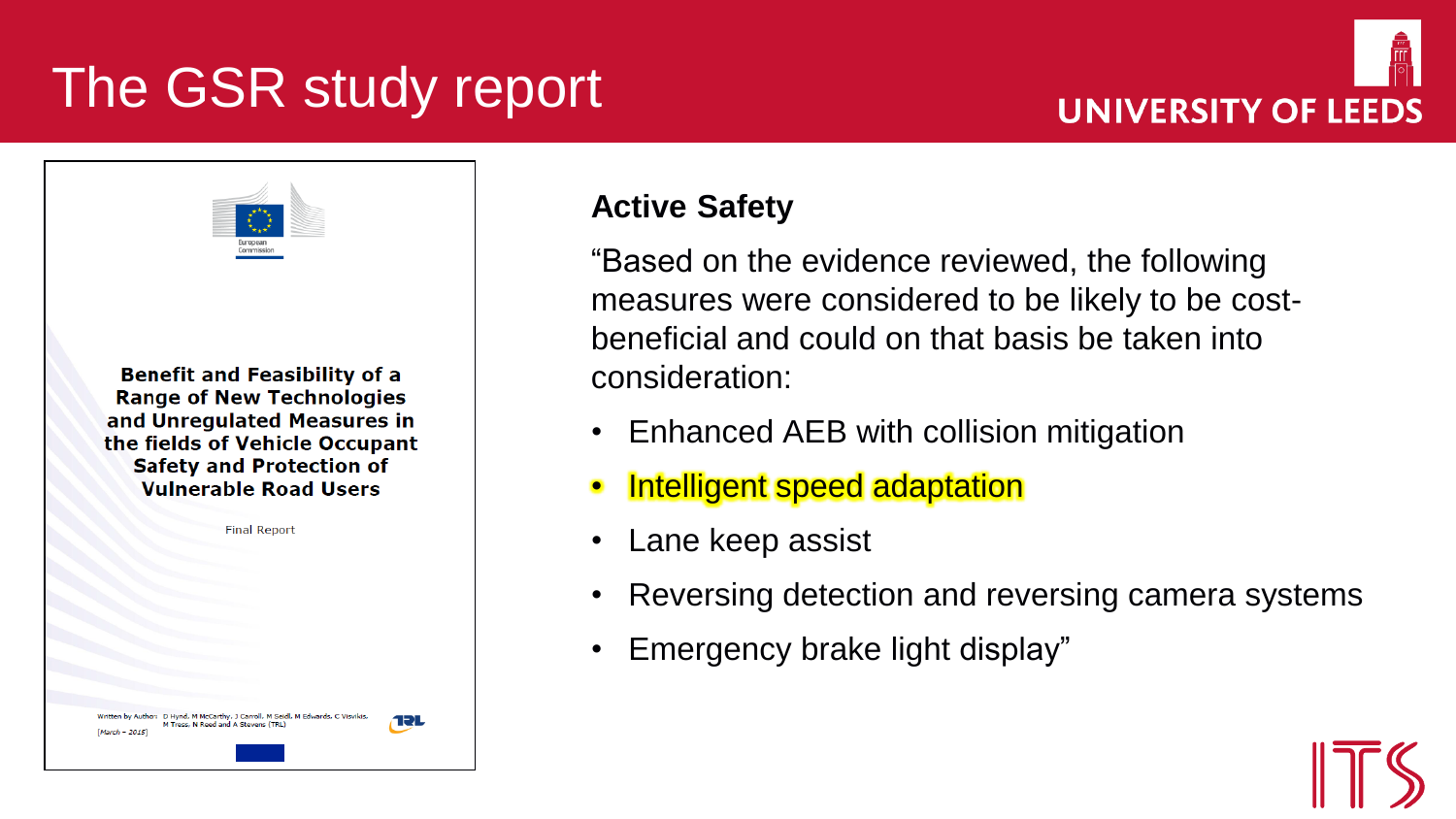![](_page_29_Picture_0.jpeg)

![](_page_29_Picture_1.jpeg)

| <b>Active Safety</b> |                                                                                                                                           |           |          |           |                                                                                                                                                                                                                                                                       |
|----------------------|-------------------------------------------------------------------------------------------------------------------------------------------|-----------|----------|-----------|-----------------------------------------------------------------------------------------------------------------------------------------------------------------------------------------------------------------------------------------------------------------------|
| <b>Code</b>          | <b>Measure</b>                                                                                                                            | Feasible? | BCR      | egislate? | <b>Recommendations/Notes</b>                                                                                                                                                                                                                                          |
| АЕВ                  | Expansion and enhancement<br>of AEB, BAS and LDW to<br>avoid or mitigate collisions,<br>including inter-urban, city and<br>those with VRU |           | $\sim$ 1 |           | Greatest casualty benefit for AEBS is for M1<br>then N1 vehicles, although cost-benefit less<br>clear than for N2/N3. System cost estimates<br>suggest 'city safety' systems may be getting<br>to the breakeven cost point                                            |
| ISA                  | Speed limiters controlled by<br>road speed limit (speed<br>assist, intelligent speed<br>adaptation)                                       |           | >1       |           | BCR>1 for 6 Member States, for voluntary<br>activation (switched on/off by the driver) and<br>mandatory activation, and public acceptability<br>of the systems considered to be growing. BCR<br>higher for mandatory activation system, but<br>both have positive BCR |

![](_page_29_Picture_3.jpeg)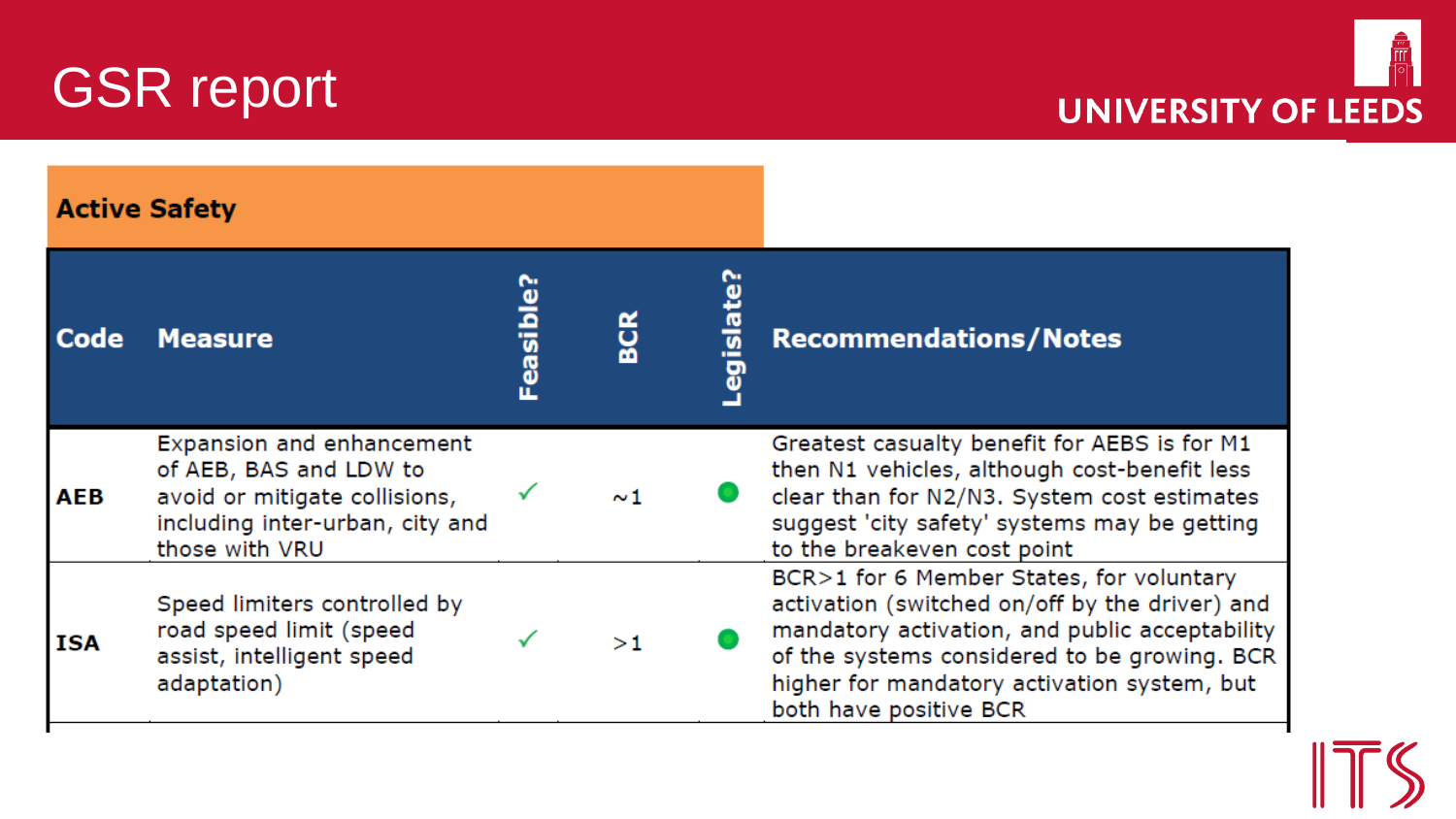## **Conclusions**

![](_page_30_Picture_1.jpeg)

- ISA is a well-proven technology with very significant safety benefits
- Regulation is necessary to maximise the impact of ISA on European traffic injuries and deaths
- It is therefore logical to push the European Commission to follow up on the recommendations of the GSR report and regulate to fit new vehicles with an overridable assisting ISA system

![](_page_30_Picture_5.jpeg)